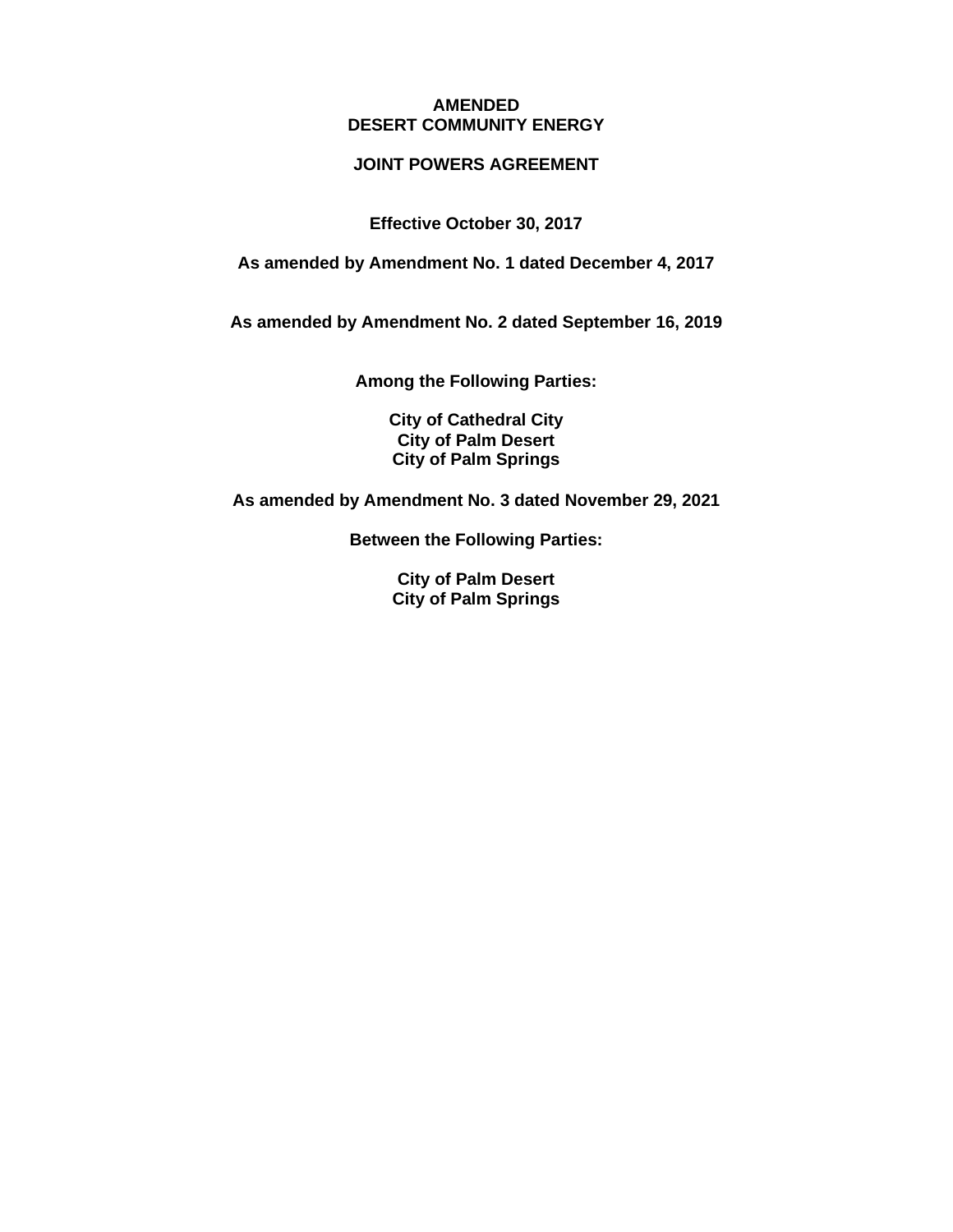### **DESERT COMMUNITY ENERGY**

### **JOINT POWERS AGREEMENT**

This Joint Powers Agreement ("Agreement"), effective as of October 30, 2017 is made and entered into pursuant to the provisions of Title 1, Division 7, Chapter 5, Article 1 (Section 6500 et seq.) of the California Government Code relating to the joint exercise of powers among the parties set forth in Exhibit B (individually "Party" or "Member", collectively "Parties" or "Members"). The term "Parties" or "Members" shall also include an incorporated municipality or county added to this Agreement in accordance with Section 2.4.

### **RECITALS**

- A. The Parties share various powers under California law, including but not limited to the power to purchase, supply, and aggregate electricity for themselves and customers within their jurisdictions.
- B. In 2006, the State Legislature adopted AB 32, the Global Warming Solutions Act, which mandates a reduction in greenhouse gas emissions in 2020 to 1990 levels. In 2016, the Legislature passed SB 32, which codifies a 2030 greenhouse gas emissions reduction target of 40 percent below 1990 levels.
- C. The purposes for entering into this Agreement include:
	- a. Reducing greenhouse gas emissions related to the use of power throughout the jurisdictions of the Parties and neighboring regions;
	- b. Providing electric power and other forms of energy to customers at a competitive cost;
	- c. Carrying out programs to reduce energy consumption;
	- d. Stimulating and sustaining the local economy by developing local jobs in renewable and conventional energy; and
	- e. Promoting long-term electric rate stability, energy security and reliability for residents through local control of electric generation resources.
- D. It is the mission and purpose of this Agreement to build a Community Choice Aggregation program that is locally controlled and delivers cost-competitive clean electricity, product choice, price stability, energy efficiency and greenhouse gas emission reductions.
- E. It is the intent of this Agreement to promote the development and use of a wide range of renewable and efficient energy sources and energy efficiency programs, including but not limited to solar, wind, and biomass energy production. The purchase of renewable power and greenhouse gas-free energy sources will be the desired approach to decrease regional greenhouse gas emissions and accelerate the State's transition to clean power resources to the extent feasible. The DCE will also add increasing levels of locally generated renewable resources as these projects are developed and customer energy needs expand.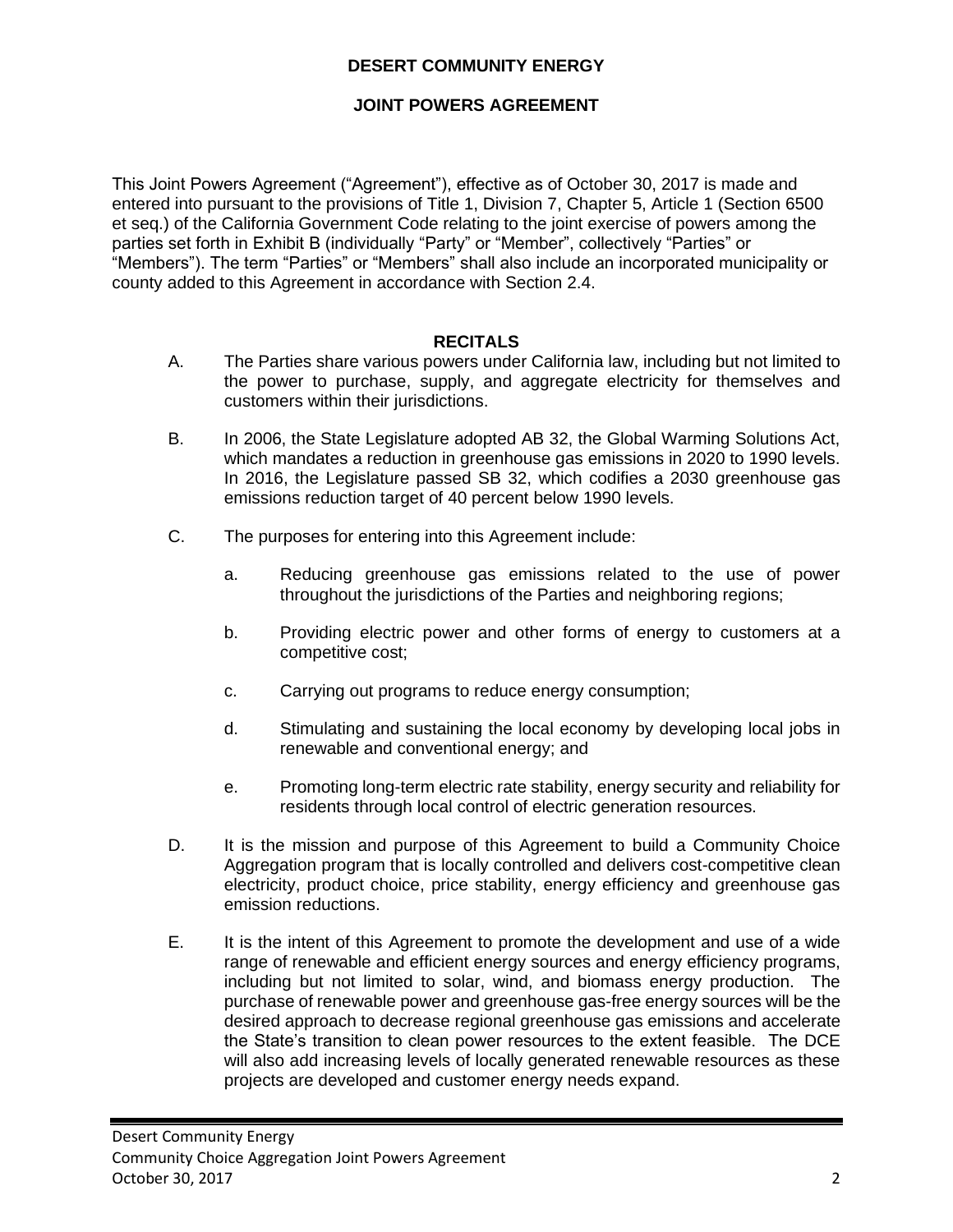- F. The Parties desire to establish a separate public agency, known as the Desert Community Energy, or DCE, under the provisions of the Joint Exercise of Powers Act of the State of California (Government Code Section 6500 et seq.) ("Act") in order to collectively study, promote, develop, conduct, operate, and manage energy programs.
- G. The Parties anticipate adopting an ordinance electing to implement through the DCE a common Community Choice Aggregation (CCA) program, an electric service enterprise available to cities and counties pursuant to California Public Utilities Code Sections 331.1(b) and 366.2. The first priority of the DCE will be the consideration of those actions necessary to implement the CCA Program.

## **AGREEMENT**

NOW, THEREFORE, in consideration of the mutual promises, covenants, and conditions hereinafter set forth, it is agreed by and among the Parties as follows:

### **ARTICLE 1: DEFINITIONS AND EXHIBITS**

- 1.1 Definitions. Capitalized terms used in the Agreement shall have the meanings specified in Exhibit A, unless the context requires otherwise.
- 1.2 Documents Included. This Agreement consists of this document and the following exhibits, all of which are hereby incorporated into this Agreement.
	- Exhibit A: Definitions
	- Exhibit B: List of the Parties
	- Exhibit C: Annual Energy Use
	- Exhibit D: Voting Shares
	- Exhibit E: Signatures

## **ARTICLE 2: FORMATION OF DESERT COMMUNITY ENERGY**

- 2.1 Effective Date and Term. This Agreement shall become effective and DCE shall exist as a separate public agency on October 30, 2017 or when the Parties execute this Agreement, whichever occurs later. The DCE shall provide notice to the Parties of the Effective Date. DCE shall continue to exist, and this Agreement shall be effective, until this Agreement is terminated in accordance with Section 6.4, subject to the rights of the Parties to withdraw from DCE.
- 2.2 Formation. There is formed as of the Effective Date a public agency named Desert Community Energy. Pursuant to Sections 6506 and 6507 of the Act, DCE is a public agency separate from the Parties. Pursuant to Sections 6508.1 of the Act, the debts, liabilities or obligations of DCE shall not be debts, liabilities or obligations of the individual Parties unless the governing board of a Party agrees in writing to assume any of the debts, liabilities or obligations of DCE. A Party who has not agreed to assume an Authority debt, liability or obligation shall not be responsible in any way for such debt, liability or obligation even if a majority of the Parties agree to assume the debt, liability or obligation of DCE. Notwithstanding Section 7.5 of this Agreement, this Section 2.2 may not be amended unless such amendment is approved by the governing board of each Party.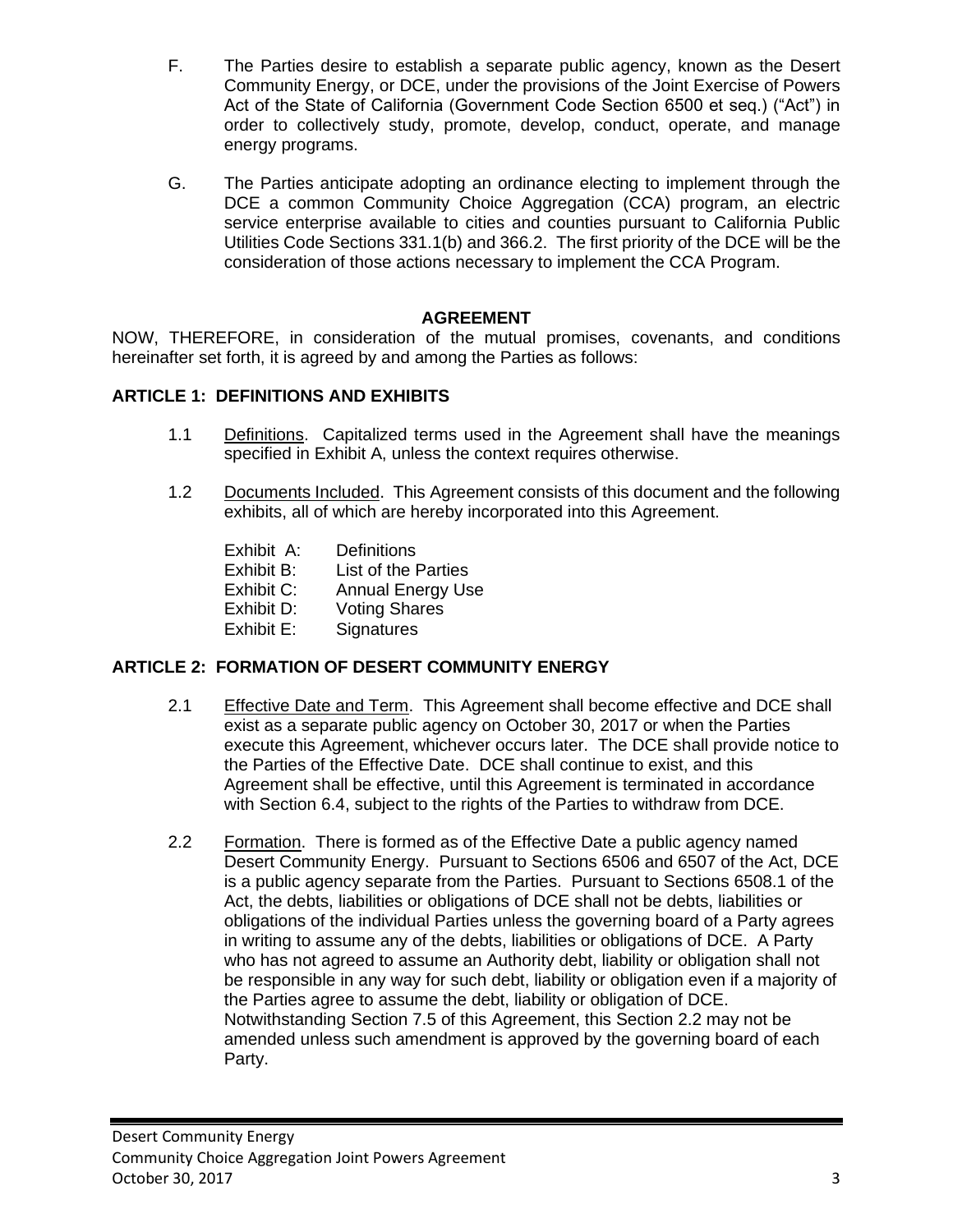- 2.2.1 Name. DCE may change its name at any time through adoption of a resolution of the Board of Directors.
- 2.3 Purpose. The purpose of this Agreement is to establish an independent public agency in order to exercise powers common to each Party to build a Community Choice Aggregation program that achieves significant, long-term GHG emission reductions by offering clean, cost effective and price stable electricity to residents, businesses, and agricultural producers while carrying out innovative programs to reduce customer energy use, and to promote local renewable and efficient energy production technologies. To that end, DCE will study, promote, develop, conduct, operate, and manage energy, energy efficiency and conservation, and other energy-related programs, and to exercise all other powers necessary and incidental to accomplishing this purpose. Without limiting the generality of the foregoing, the Parties intend for this Agreement to be used as a contractual mechanism by which the Parties are authorized to participate in the CCA Program, as further described in Section 4.1. The Parties intend those other agreements shall define the terms and conditions associated with the implementation of the CCA Program and any other energy programs approved by DCE.

## 2.4 Membership in DCE.

- 2.4.1 The initial Members of DCE are the Cities of Blythe, Cathedral City, Desert Hot Springs, Indian Wells, Palm Desert, and Palm Springs.
- 2.4.2 Any city or county may request to become a member of DCE by submitting a resolution adopted by its City Council or Board of Supervisors to the Board of DCE. The Board shall review the request and shall vote to approve or disapprove the request. The Board may establish conditions, including but not limited to financial conditions, under which the city or county may become a member of DCE. The Board shall notify the then members of DCE of this request and the date that the request will be on the Board's meeting agenda for action. The date set for Board action shall be at least forty-five (45) days from the date the notice is mailed to the members. If the request is approved by the Board, the city or county shall become a member of DCE under

the terms and conditions set forth by the Board and upon approval and execution of this Agreement by the requesting city or county.

- 2.5 Powers. DCE shall have all powers common to the Parties and such additional powers accorded to it by law. DCE is authorized, in its own name, to exercise all powers and do all acts necessary and proper to carry out the provisions of this Agreement and fulfill its purposes, including, but not limited to, each of the following powers, subject to the voting requirements set forth in Section 3.17:
	- 2.5.1 to make and enter into contracts;
	- 2.5.2 to employ agents and employees, including but not limited to an Executive Officer;
	- 2.5.3 to acquire, contract, manage, maintain, and operate any buildings, infrastructure, works, or improvements;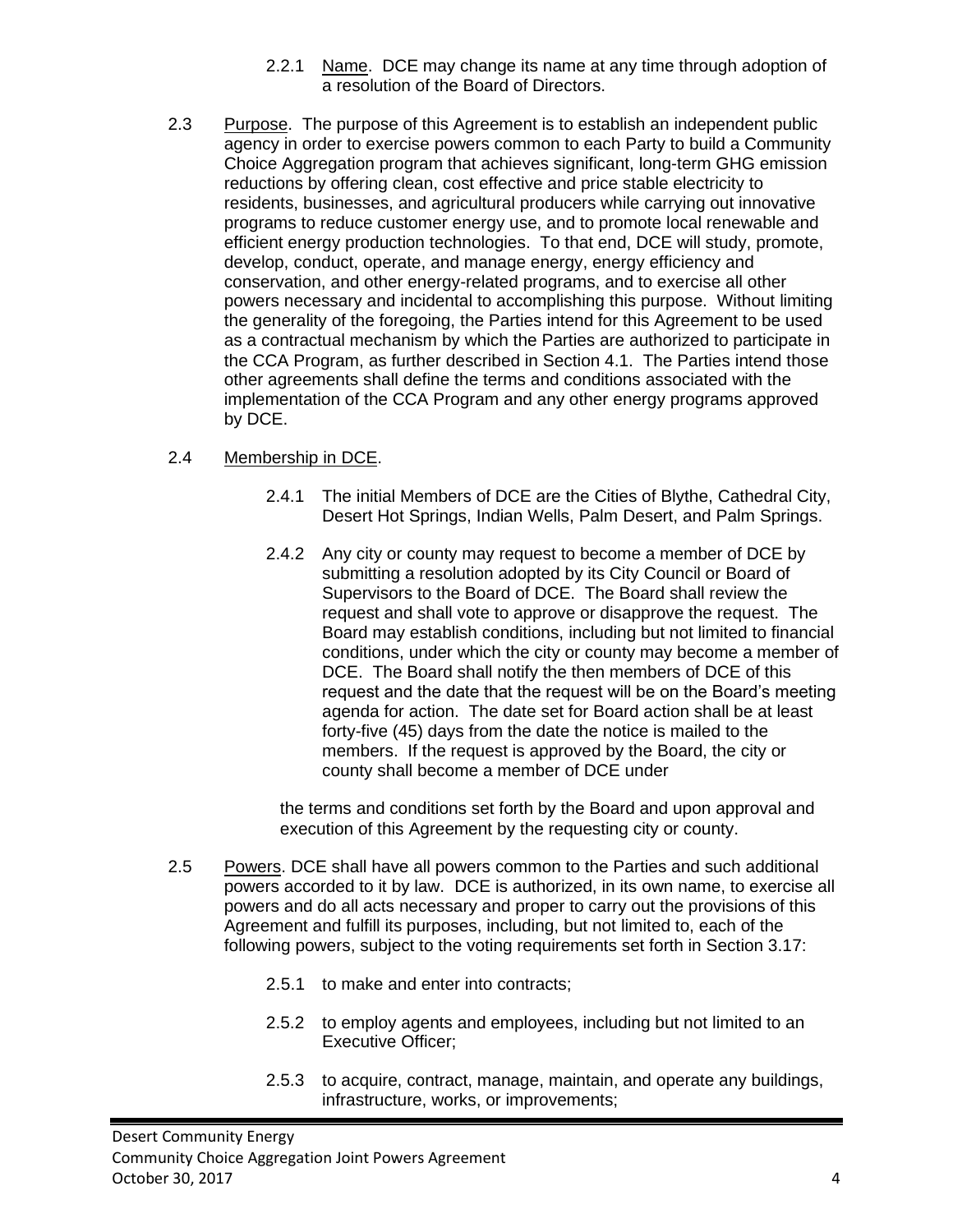- 2.5.4 to acquire property by eminent domain, or otherwise, except as limited under Section 6508 of the Act, and to hold or dispose of any property; however, DCE shall not exercise the power of eminent domain within the jurisdiction of a Party over its objection without first meeting and conferring in good faith;
- 2.5.5 to lease any property;
- 2.5.6 to sue and be sued in its own name;
- 2.5.7 to incur debts, liabilities, and obligations, including but not limited to loans from private lending sources pursuant to its temporary borrowing powers such as Government Code Sections 53850 et seq. and authority under the Act;
- 2.5.8 to form subsidiary or independent corporations or entities if necessary, to carry out energy supply and energy conservation programs at the lowest possible cost or to take advantage of legislative or regulatory changes;
- 2.5.9 to issue revenue bonds and other forms of indebtedness;
- 2.5.10 to apply for, accept, and receive all licenses, permits, grants, loans or other aids from any federal, state, or local public agency;
- 2.5.11 to submit documentation and notices, register, and comply with orders, tariffs and agreements for the establishment and implementation of the CCA Program and other energy programs;
- 2.5.12 to adopt Operating Rules and Regulations;
- 2.5.13 to make and enter into service agreements relating to the provision of services necessary to plan, implement, operate and administer the CCA

Program and other energy programs, including the acquisition of electric power supply and the provision of retail and regulatory support services; and

- 2.5.14 to permit additional Parties to enter into this Agreement after the Effective Date and to permit another entity authorized to be a community choice aggregator to designate DCE to act as the community choice energy aggregator on its behalf.
- 2.6 Limitation on Powers. As required by Government Code Section 6509, the power of DCE is subject to the restrictions upon the manner of exercising power possessed by the City of (*insert name of one participating city*).

## **ARTICLE 3: GOVERNANCE AND INTERNAL ORGANIZATION**

3.1 Governing Body. DCE shall be governed by a legislative body known as the Board of Directors ("Board"). The initial Board shall consist of one (1) director appointed by each of the initial members. Each Director shall serve at the pleasure of the governing board of the Party appointing such Director, and may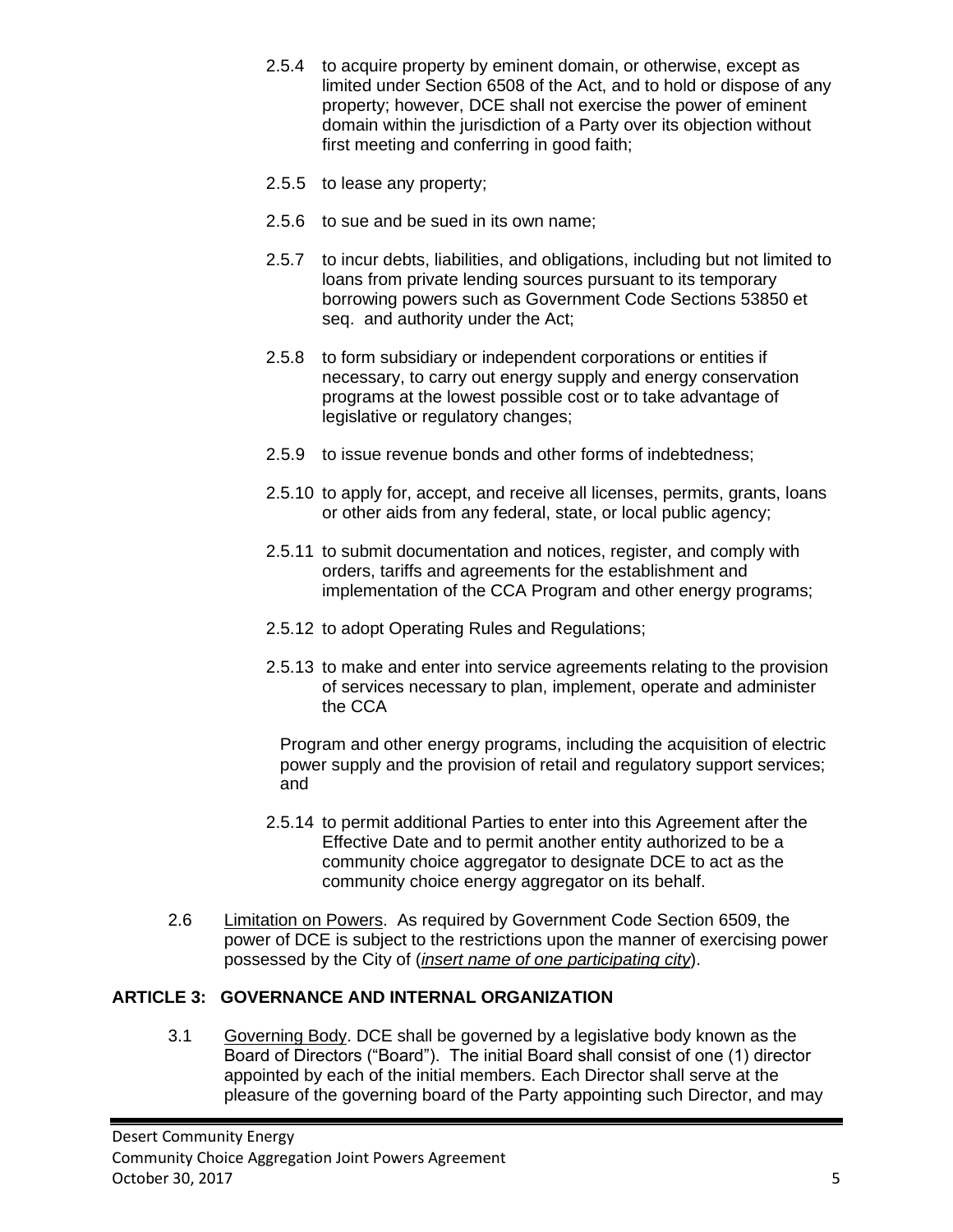be removed as Director by such governing board at any time. If at any time a vacancy occurs on the Board, a replacement shall be appointed to fill the position of the previous Director within 60 days of the date that such position becomes vacant. Directors shall be elected officials or senior staff of the appointing Party that is the signatory to this Agreement. Each Party may appoint an alternate to serve in the absence of its Director. Alternates may be either elected officials or senior staff of the appointing Party that is the signatory to this Agreement. The Board shall exercise all powers and conduct all business of DCE, either directly or by delegation to other bodies or persons pursuant to this Agreement.

If additional cities or counties join DCE, as set forth in section 2.4, each city or county that becomes a member of DCE shall be entitled to one (1) director and one (1) alternate appointed as set forth above.

Ex Officio Directors. The Board may appoint ex officio members of the Board. Ex officio directors shall receive all meeting notices, shall have the right to participate in Board discussions and the right to place items on the agenda but shall not be counted towards a quorum and shall have no vote.

- 3.2 Regular Board Meetings. The Board shall hold at least one regular annual meeting and shall provide for such other regular meetings as it deems necessary. Meetings of the Board shall be held at such locations within one of the member jurisdictions, and at such times as may be designated from time to time by the Board. Directors may participate in meetings telephonically, with full voting rights, only to the extent permitted by law. All meetings shall be conducted in accordance with the provisions of the Ralph M. Brown Act (California Government Code Sections 54950 et seq.).
- 3.3 Special Meetings of the Board. Subject to all noticing requirements of the Ralph M. Brown Act, special meetings of the Board may be called in accordance with the provisions of California Government Code Sections 54956 and 54956.5, to be held at such times and places within one of the member jurisdictions as may be ordered by the Chair. A majority of the Board may also call a special meeting for any purpose.
- 3.4 Chair and Vice-Chair. The Directors shall select, from among themselves, a Chair, who shall be the presiding officer of all Board meetings, and a Vice Chair, who shall serve in the absence of the Chair. The Chair and Vice Chair shall serve at the pleasure of the Board. There shall be no limit on the number of terms held by either the Chair or Vice Chair.
- 3.5 Conduct of Meetings. The Chair or, in the absence of the Chair, the Vice-Chair, shall preside at all meetings of the Board.
- 3.6 Resignation of a Director. Any Director may resign effective on giving written notice to the Board and the other Members, unless the notice specifies a later time for the effectiveness of such resignation. A successor shall be appointed by the affected Member as provided for in this Agreement.
- 3.7 Cuorum.<sup>1</sup> Except as otherwise provided in this Agreement, every act or decision by the Board shall be made by a majority vote of the Directors present at a

Section currently suspended by Section 3.17.6. In the absence of a quorum consisting of both Directors, Section 3.17.6 shall apply.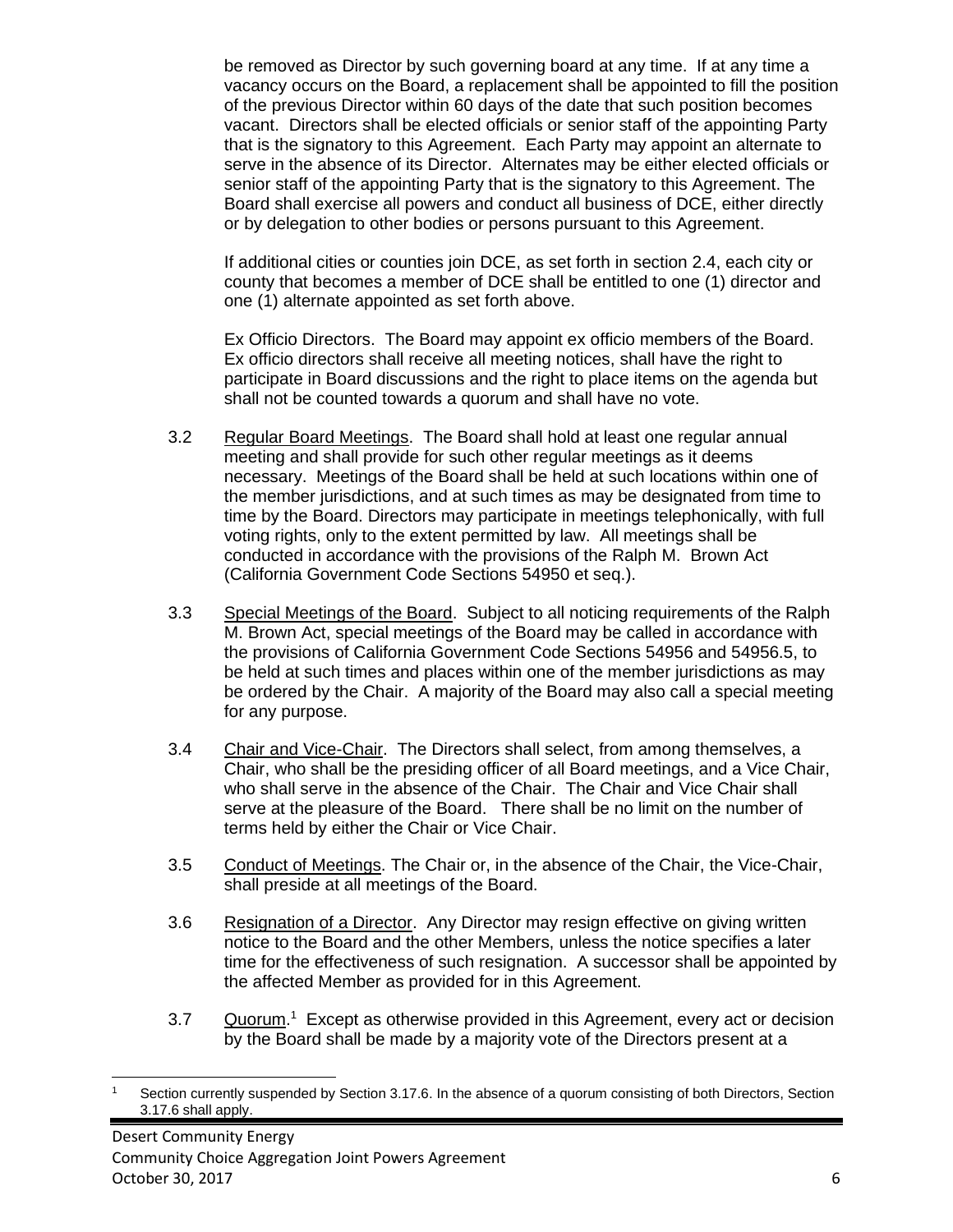meeting duly held at which a quorum is present. No action may be taken by the Directors if a quorum of the Board is not present. In the absence of a quorum, any meeting of the Board may be adjourned from time to time by a vote of the majority present, but no other business may be transacted except as provided for in this Section.

A quorum shall exist if a majority of the Directors then designated by and serving on behalf of the Members are present at any duly called meeting of the Board. Ex officio, non-voting directors shall not be included when calculating the number of Directors necessary to constitute a quorum or the number of votes necessary to approve an action. In the event that a Member has failed to designate a Director, or a Member's designated Director has died, resigned, left office, been terminated or is otherwise unwilling or unable to act as the designating Member's representative, and a replacement Director has not yet been designated, and there is no designated alternate, such that a Member has no duly acting representative on the Board, then that Member's vacant Board position shall not be included when calculating the number of Directors necessary to constitute a quorum or the number of votes necessary to approve an action.

- 3.8 Other Officers. The Executive Officer of DCE shall be the secretary of DCE, or as otherwise determined by the Board. Any officer, employee or agent of any Member of DCE may also be an officer, employee, or agent of any of the Members. DCE shall have the power to appoint such additional officers and to employ such employees and assistants as may be appropriate. Each and all of said officers, employees and assistants shall serve at the pleasure of DCE and shall perform such duties and shall have such powers as DCE may, from time to time, determine. Any officer may resign at any time by giving written notice to the secretary. Any such resignation shall be effective upon receipt of such notice or at any later time specified in the notice. Officers shall assume the duties of their offices immediately after their appointment and shall hold office until their successors are appointed, except in the case of their removal or resignation. Vacancies of officers shall be filled by appointment of the Board and such appointee shall hold office until the appointment of his or her successor.
- 3.9 Minutes. The secretary of DCE shall cause to be kept minutes of regular, adjourned regular and special meetings of the Board. The secretary shall cause a copy of all minutes, along with copies of all ordinances and resolutions, to be forwarded to each of the Parties hereto.
- 3.10 Rules. A majority of Directors may adopt rules governing meetings if not inconsistent or in conflict with this Agreement. In the absence of rules adopted by the Directors, Roberts' Rules of Order, as they may be amended from time to time, shall govern the meetings of the Board in so far as they are not inconsistent or in conflict with this Agreement or any DCE bylaws.
- 3.11 Powers and Functions of the Board. The Board shall exercise general governance and oversight over the business and activities of DCE, consistent with this Agreement and applicable law. The Board shall provide general policy guidance to the CCA Program. Board approval shall be required for any of the following actions:
	- 3.11.1 The issuance of bonds or any other financing even if program revenues are expected to pay for such financing.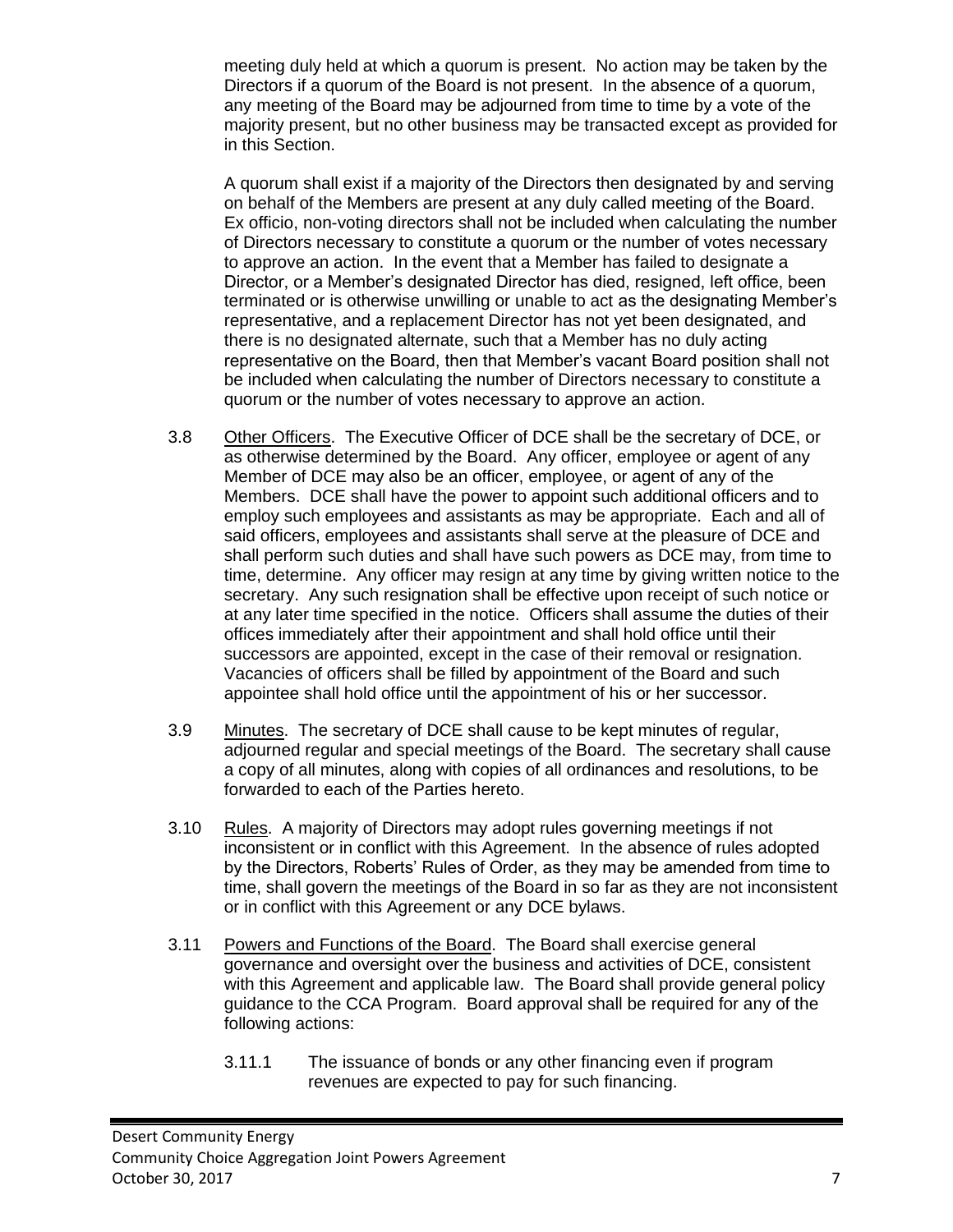- 3.11.2 The appointment or termination of the Executive Officer and General Counsel.
- 3.11.3 The appointment or removal of officers described in Section 3.17, subject to Section 3.17.1.
- 3.11.4 Any decision to provide retirement or post-retirement benefits that are defined benefit programs, subject to the requirements of section 5.3.4, below.
- 3.11.5 The adoption of the Annual Budget.
- 3.11.6 The adoption of an ordinance.
- 3.11.7 The approval of agreements, except as provided by Section 3.12.
- 3.11.8 The initiation or resolution of claims and litigation where DCE will be the defendant, plaintiff, petitioner, respondent, cross complainant or cross petitioner, or intervenor; provided, however, that the Executive Officer or General Counsel, on behalf of DCE, may intervene in, become a party to, or file comments with respect to any proceeding pending at the California Public Utilities Commission, the Federal Energy Regulatory Commission, or any other administrative agency, without approval of the Board as long as such action is consistent with any adopted Board policies.
- 3.11.9 The setting of rates for power sold by DCE and the setting of charges for any other category of service provided by DCE.
- 3.11.10 Termination of the CCA Program.
- 3.12 CVAG's Participation. CVAG shall provide, under contract with DCE, administrative services required by DCE during the first five (5) years of the implementation of the DCE; and thereafter as the administrative services contract may be renewed from time to time by DCE, and shall exercise such other powers and duties as the Board deems necessary to achieve the purpose of this Agreement. During any such term, CVAG's Executive Director may serve as the secretary of DCE.
- 3.13 Executive Officer. Except as may be provided pursuant to any administrative services agreement referenced in Section 3.12, the Board of Directors shall have the authority to appoint an Executive Officer for DCE, who shall be responsible for the day-to-day operation and management of DCE and the CCA Program. The Executive Officer may be retained under contract with DCE, be an employee of DCE, be an employee of CVAG, or be an employee of one of the Parties. The Executive Officer shall report directly to the Board and serve as staff to DCE. Except as otherwise set forth in this Agreement, the Executive Officer may exercise all powers of DCE, including the power to hire, discipline and terminate employees as well as the power to approve any agreement if the total amount payable under the agreement is less than \$100,000 in any fiscal year, or such higher amount as may be established by the Board from time to time, by resolution of the Board, except the powers specifically set forth in Section 3.11 or those powers which by law must be exercised by the Board of Directors. The Executive Officer shall serve at the pleasure of the Board.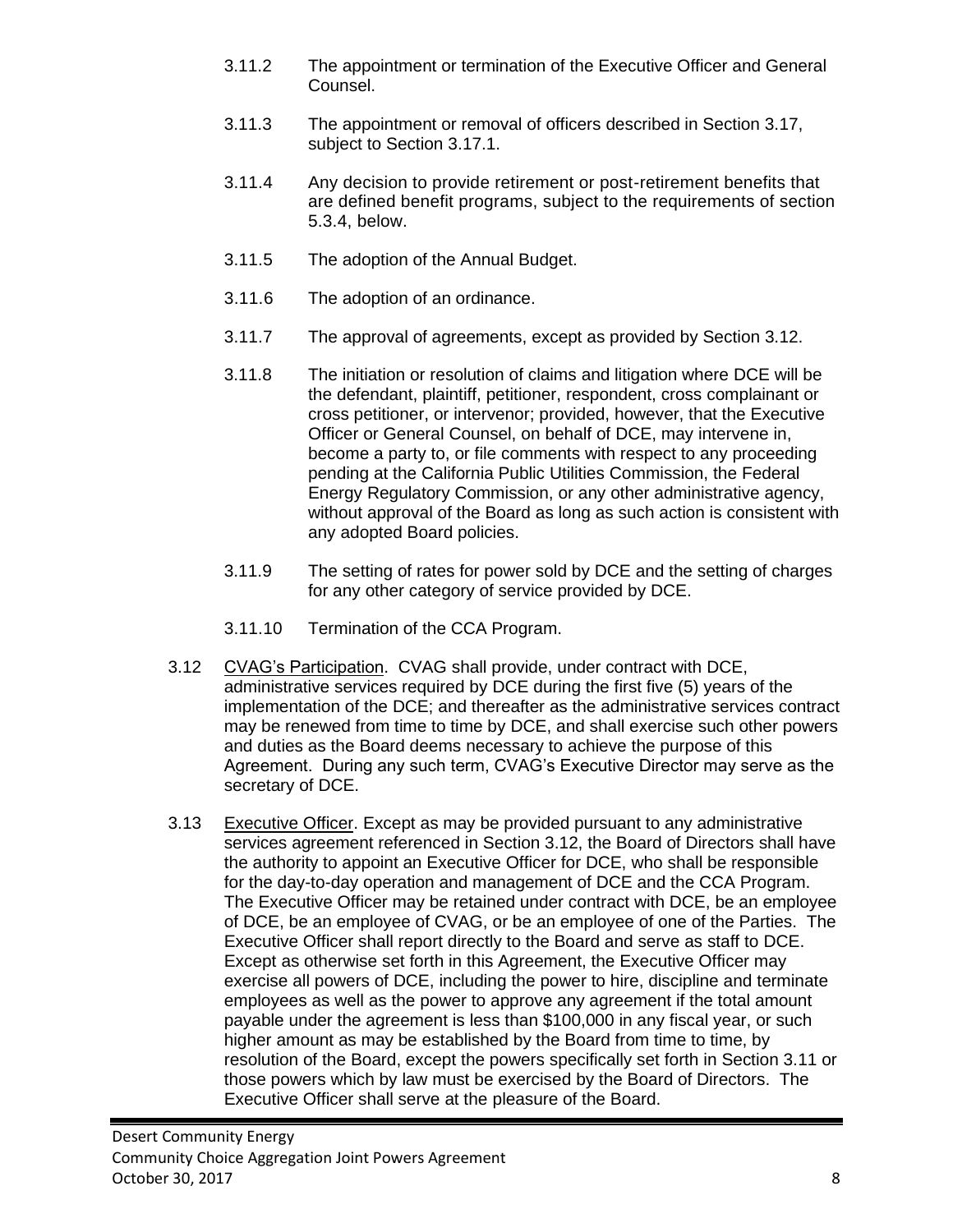3.14 DCE Staff. Except as may be provided pursuant to any administrative services agreement referenced in Section 3.12, DCE may contract with CVAG for staff services, retain its own staff, or contract with another entity for services. Unless other employment is approved by the Commission, the DCE Executive Officer may utilize CVAG staff as may be necessary to accomplish the purposes of DCE. CVAG staff time, as well as office expenses, direct and indirect overhead, shall be charged to DCE utilizing direct billing and other accounting practices that provide for a clear separation of funds.

## 3.15 Commissions, Boards, and Committees

- 3.15.1 The Board may establish commissions, boards or committees, including but not limited to a standing executive committee of the Board, as the Board deems appropriate, to assist the Board in carrying out its authority and functions under this Agreement and may delegate authority to such commissions, boards or committees as set forth in a Board resolution. Such delegation may be modified, amended or revoked at any time the Board may deem appropriate. Any decision delegated pursuant to this subsection may be appealed to the Board, as the Board so determines.
- 3.15.2 The Board may also establish any advisory commissions, boards, and committees as the Board deems appropriate to assist the Board in carrying out its functions and implementing the CCA Program, other energy programs and the provisions of this Agreement.
- 3.15.3 Any board, commission or committee formed under this section shall comply with the requirements of the Ralph M. Brown Act. The Board may establish rules, regulations, policies, bylaws or procedures to govern any such commissions, boards, or committees, and shall determine whether members shall be compensated or entitled to reimbursement for expenses.
- 3.16 Director Compensation. Directors shall serve without compensation from DCE. However, Directors may be compensated by their respective appointing authorities. The Board, however, may adopt by resolution a policy relating to the reimbursement by DCE of expenses or other costs incurred by Directors.
- 3.17 Voting.<sup>2</sup> As described in Section 3.7 and in Section 3.17.3, action by DCE Board will be taken solely by a majority vote of the total number of Directors present except as provided in Section 3.17.5 below. The voting shares of Directors and approval requirements for actions of the Board shall be as follows:

## 3.17.1 Weighted Voting Shares<sup>3</sup>

Each member agency shall have a Voting Share as determined by the following formulas:

(a) Pro Rata Voting Share. Each Member shall have an equal voting share determined by the following formula: ( [1 / total number of

Section currently suspended by Section 3.17.6.

Section currently suspended by Section 3.17.6.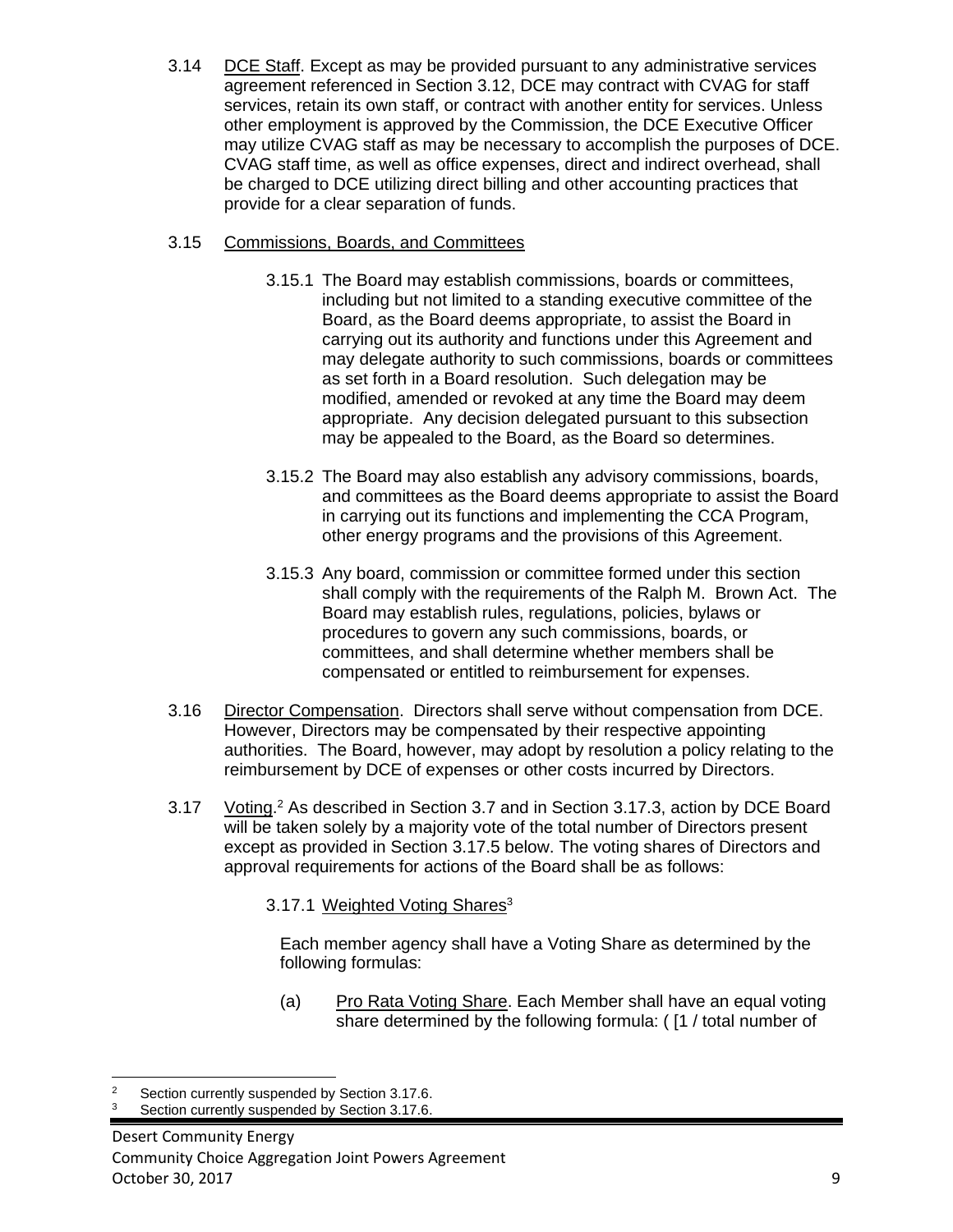Members] multiplied by  $\frac{1}{2}$ , expressed as a percentage to two decimal places; and

- (b) Annual Energy Voting Share. Each Member shall have an additional voting share determined by the following formula: ([Total Annual Energy Use (expressed in MWh) in the Member's jurisdiction / combined Total Annual Energy Use in all Members' jurisdictions] multiplied by  $\frac{1}{2}$ , expressed as a percentage to two decimal places. Annual Energy Use values are to be based on total CCA-related retail energy sales of all electric customer accounts as of December 31 of the most recent year for which such data is available. In the absence of actual data, the Board may approve the use of reasonably estimated Annual Energy Use values.
- (c) Weighted Voting Share. Each Member's Weighted Voting Share shall be the respective sum of the values computed in (a) and (b) above, expressed as a percentage to two decimal places. The combined total Weighted Voting Shares of all Members is 100.00 percent.
- 3.17.2 Exhibit Showing Weighted Voting Shares.<sup>3</sup> The initial Weighted Voting Shares are set forth in Exhibit D based on data available as of the Effective Date of this Agreement. Exhibit D shall be revised no less than annually as necessary to account for changes in the number of Members and or changes in the Members' annual MWh retail energy usage. Adjustments to Exhibit D shall be approved by the Board.
- 3.17.3 Action Approval Requirements. Except as provided in Sections 3.17 and 3.17.4 and 3.17.5, the Board shall act solely upon the affirmative vote of a majority of Directors present at the meeting.
- 3.17.4 Option for Approval by Voting Shares.<sup>3</sup> Notwithstanding Section 3.17.3, any two (2) Directors present at a meeting may demand that approval of any matter related to the CCA Program be determined on the basis of both Weighted Voting Shares and by the affirmative vote of a majority of Directors present at the meeting. If two Directors make such a demand with respect to approval of any such matter, then approval of such matter shall require the affirmative vote of a majority of Directors present at the meeting and the affirmative vote of Directors having a majority of Weighted Voting Shares present, as determined by Section 3.17.1 except as provided in Section 3.17.5.
- 3.17.5 Special Voting Requirements for Certain Matters.
	- (a) Two-Thirds and Weighted Voting Approval Requirements Relating to Sections 6.2 and 7.5. Notwithstanding any other provision of this Agreement, action of the Board on the matters set forth in Section 6.2 (involuntary termination of a Member), or Section 7.5(amendment of this Agreement) shall require the affirmative vote of at least two-thirds of Directors present; provided, however, that: [(i) notwithstanding the foregoing, any two (2) Directors present at a meeting may demand that the vote be determined on the basis of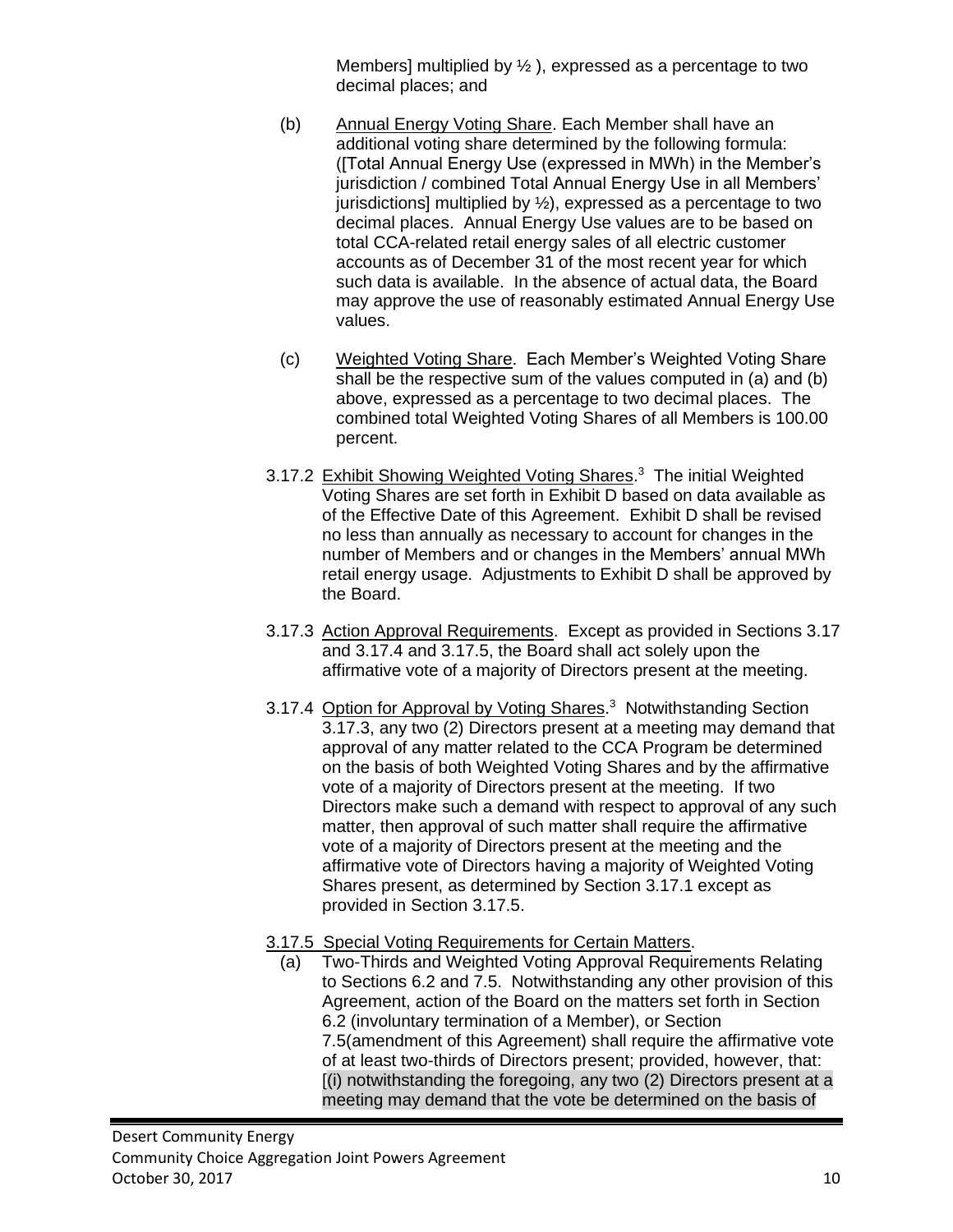both Weighted Voting Shares and by the affirmative vote of Directors present, and if any two (2) Directors make such a demand, then approval shall require the affirmative vote of both at least twothirds of Directors present and the affirmative vote of Directors having at least two-thirds of the Weighted Voting Shares present, as determined by Section 3.17.1; and (ii)]<sup>4</sup> for votes to involuntarily terminate a Member under Section 6.2, the Director for the Member subject to involuntary termination may not vote, and the number of Directors constituting two-thirds of all Directors, and the Weighted Voting Share of each Member shall be recalculated as if the Member subject to possible termination were not a Member.

- (b) Seventy-Five Percent Special Voting Requirements for Eminent Domain and Contributions or Pledge of Assets.
	- (i) A decision to exercise the power of eminent domain on behalf of DCE to acquire any property interest other than an easement, right-of-way, or temporary construction easement shall require a vote of at least 75% of all Directors.
	- (ii) The imposition on any Member of any obligation to make contributions or pledge assets as a condition of continued participation in the CCA Program shall require a vote of at least 75% of all Directors and the approval of the governing boards of the Members which are being asked to make such contribution or pledge.
	- (iii) Notwithstanding the foregoing, any two (2) Directors present at the meeting may demand that a vote under subsections (i) or (ii) be determined on the basis of Weighted Voting Shares and by the affirmative vote of Directors, and if any two (2) Directors make such a demand, then approval shall require both the affirmative vote of at least 75% of all Directors and the affirmative vote of Directors having at least 75% of all Weighted Voting Shares, as determined by Section 3.17.1. For purposes of this section, "imposition on any Member of any obligation to make contributions or pledge assets as a condition of continued participation in the CCA Program" does not include any obligations of a withdrawing or terminated Member imposed under Section 6.3.
- (c) Unanimous Voting Requirement Relating to Section 5.3.5. A decision to amend or remove Section 5.3.5 shall require a unanimous vote of all Directors.
- 3.17.6 Voting With Only Two Members.<sup>5</sup> For the period of time when there are only two members of DCE and only one member is active, Sections 3.7 (Quorum), 3.17 (Voting), 3.17.1 (Weighted Voting Shares), 3.17.2 (Exhibit Showing Weighted Voting Shares), 3.17.4

Text currently suspended by Section 3.17.6.

Section currently in effect.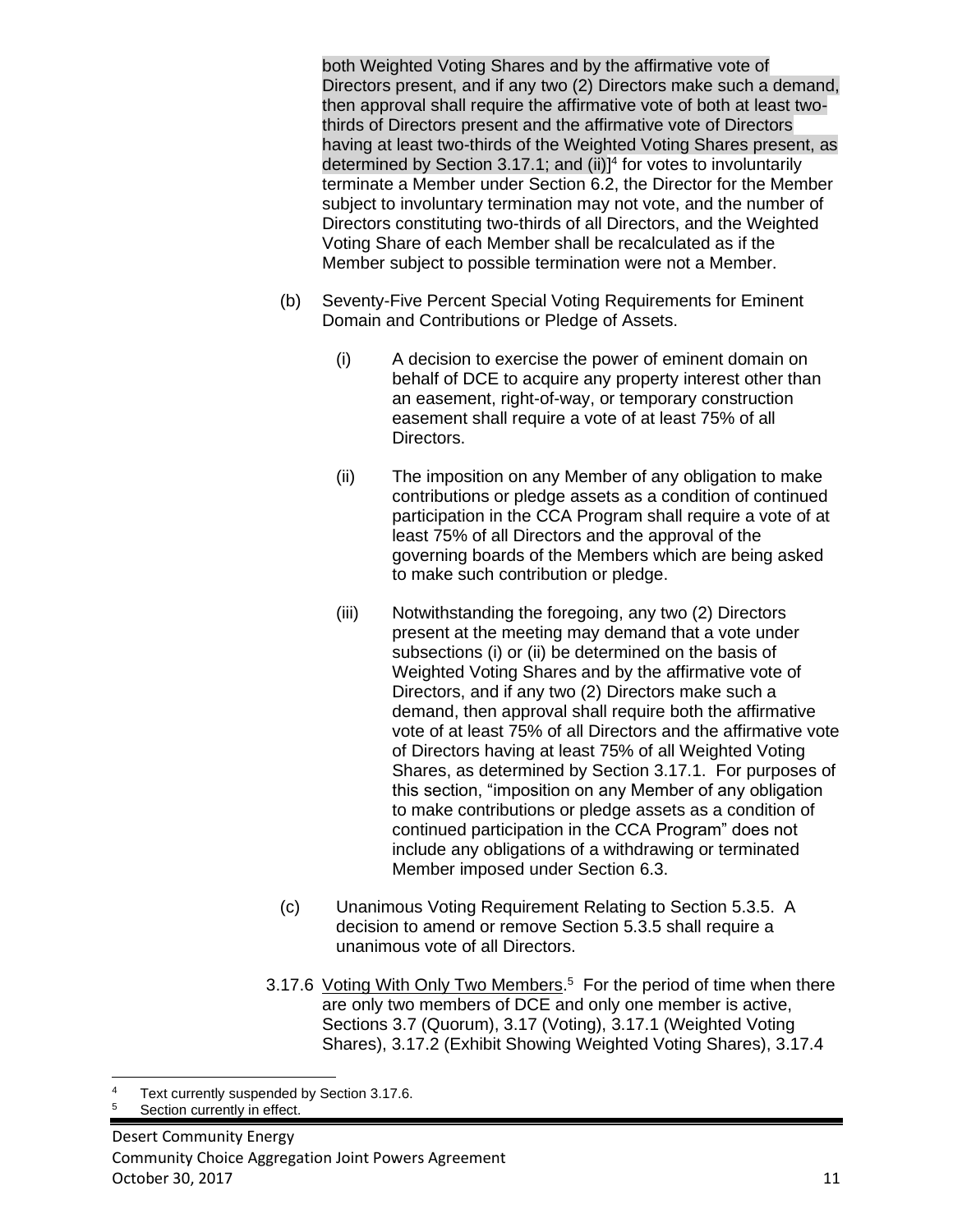(Option for Approval of Voting Shares), and portions of Section 3.17.5 (Special Voting Requirements for Certain Matters) related to Weighted Voting Shares shall be suspended. In lieu of those sections, each member shall have one vote. In the event of a lack of a quorum, the Executive Officer will be counted towards the quorum, which shall consist of two persons that have the ability to record a vote. In the event of a deadlock vote by the two members on any motion before the Board, the Executive Officer or his/her designee is authorized to vote in order to break the deadlock.

- 3.18 Treasurer and Auditor. The Treasurer shall function as the combined offices of Treasurer and Auditor pursuant to Government code section 6505.6 and shall strictly comply with the statutes related to the duties and responsibilities specified in Section 65.5 of the Act. The Treasurer for DCE shall be the depository and have custody of all money of DCE from whatever source and shall draw all warrants and pay demands against DCE as approved by the Board. The Treasurer shall cause an independent audit(s) of the finances of DCE to be made by a certified public accountant, or public accountant, in compliance with Section 6505 of the Act. The Treasurer shall report directly to the Board and shall comply with the requirements of treasurers of incorporated municipalities. The Board may transfer the responsibilities of Treasurer to any person or entity as the law may provide at the time. The duties and obligations of the Treasurer are further specified in Article 5. The Treasurer shall serve at the pleasure of the Board.
- 3.19 Administrative Services Provider. The Board may appoint one or more administrative services providers to serve as DCE's agent for planning, implementing, operating and administering the CCA Program, and any other program approved by the Board. The appointed administrative services provider may be one of the Members, or CVAG as provided in Section 3.12. A separate services agreement shall set forth the terms and conditions by which the appointed administrative services provider(s) shall perform or cause to be performed tasks necessary for planning, implementing, operating and administering the CCA Program and other approved programs. Any such services agreement shall set forth the terms and the circumstances under which the services agreement may be terminated by DCE. This section shall not in any way be construed to limit the discretion of DCE to hire its own employees to administer all or any portion of the CCA Program or any other program.

# **ARTICLE 4: IMPLEMENTATION ACTION AND AUTHORITY DOCUMENTS**

- 4.1 Preliminary Implementation of the CCA Program.
	- 4.1.1 Enabling Ordinance. To be eligible to participate in the CCA Program, each Party must adopt an ordinance in accordance with Public Utilities Code Section 366.2(c)(12) for the purpose of specifying that the Party intends to implement a CCA Program by and through its participation in DCE.
	- 4.1.2 Implementation Plan. DCE shall cause to be prepared an Implementation Plan meeting the requirements of Public Utilities Code Section 366.2 and any applicable Public Utilities Commission regulations as soon after the Effective Date as reasonably practicable. The Implementation Plan shall not be filed with the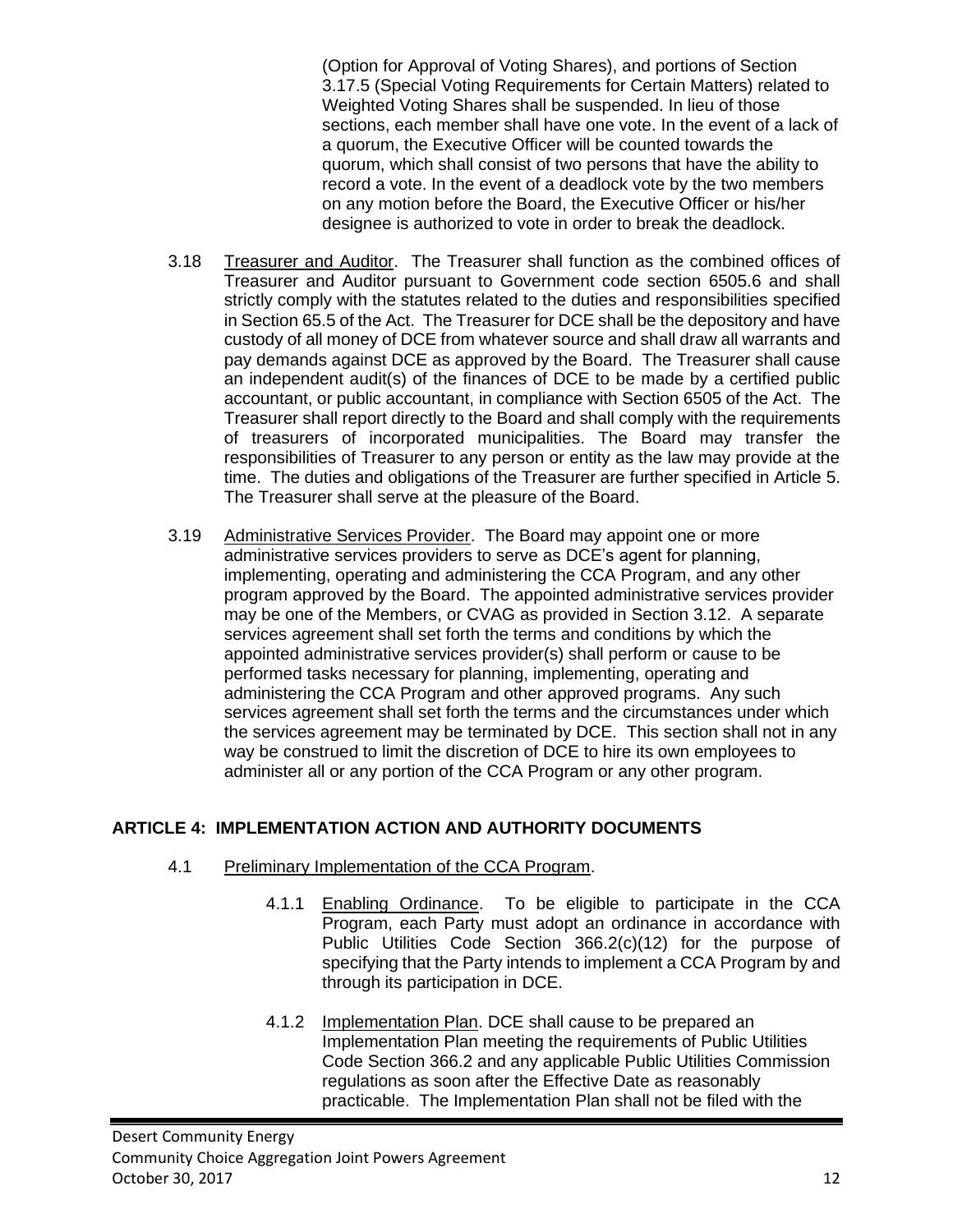Public Utilities Commission until it is approved by the Board in the manner provided by Section 3.17.

- 4.1.3 Termination of CCA Program. Nothing contained in this Article or this Agreement shall be construed to limit the discretion of DCE to terminate the implementation or operation of the CCA Program at any time in accordance with any applicable requirements of state law.
- 4.2 Authority Documents. The Parties acknowledge and agree that the affairs of DCE will be implemented through various documents duly adopted by the Board through Board resolution. The Parties agree to abide by and comply with the terms and conditions of all such documents that may be adopted by the Board, subject to the Parties' right to withdraw from DCE as described in Article 6.

# **ARTICLE 5: FINANCIAL PROVISIONS**

- 5.1 Fiscal Year. DCE's fiscal year shall be 12 months commencing July 1 and ending June 30. The fiscal year may be changed by Board resolution.
- 5.2 Depository.
	- 5.2.1 All funds of DCE shall be held in separate accounts in the name of DCE and not commingled with funds of any Party or any other person or entity.
	- 5.2.2 All funds of DCE shall be strictly and separately accounted for, and regular reports shall be rendered of all receipts and disbursements, at least quarterly during the fiscal year. The books and records of DCE shall be open to inspection by the Parties at all reasonable times. The Board shall contract with a certified public accountant or public accountant to make an annual audit of the accounts and records of DCE, which shall be conducted in accordance with the requirements of Section 6505 of the Act.
	- 5.2.3 All expenditures shall be made in accordance with the approved budget and upon the approval of any officer so authorized by the Board in accordance with its Operating Rules and Regulations. The Treasurer shall draw checks or warrants or make payments by other means for claims or disbursements not within an applicable budget only upon the prior approval of the Board.

# 5.3 Budget and Recovery of Costs.

- 5.3.1 Budget. The initial budget shall be approved by the Board. The Board may revise the budget from time to time as may be reasonably necessary to address contingencies and unexpected expenses. All subsequent budgets of DCE shall be approved by the Board in accordance with the Operating Rules and Regulations.
- 5.3.2 Funding of Initial Costs. The Parties acknowledge that implementing the CCA Program will require some form of funding either provided by all or some of the Parties or attained in some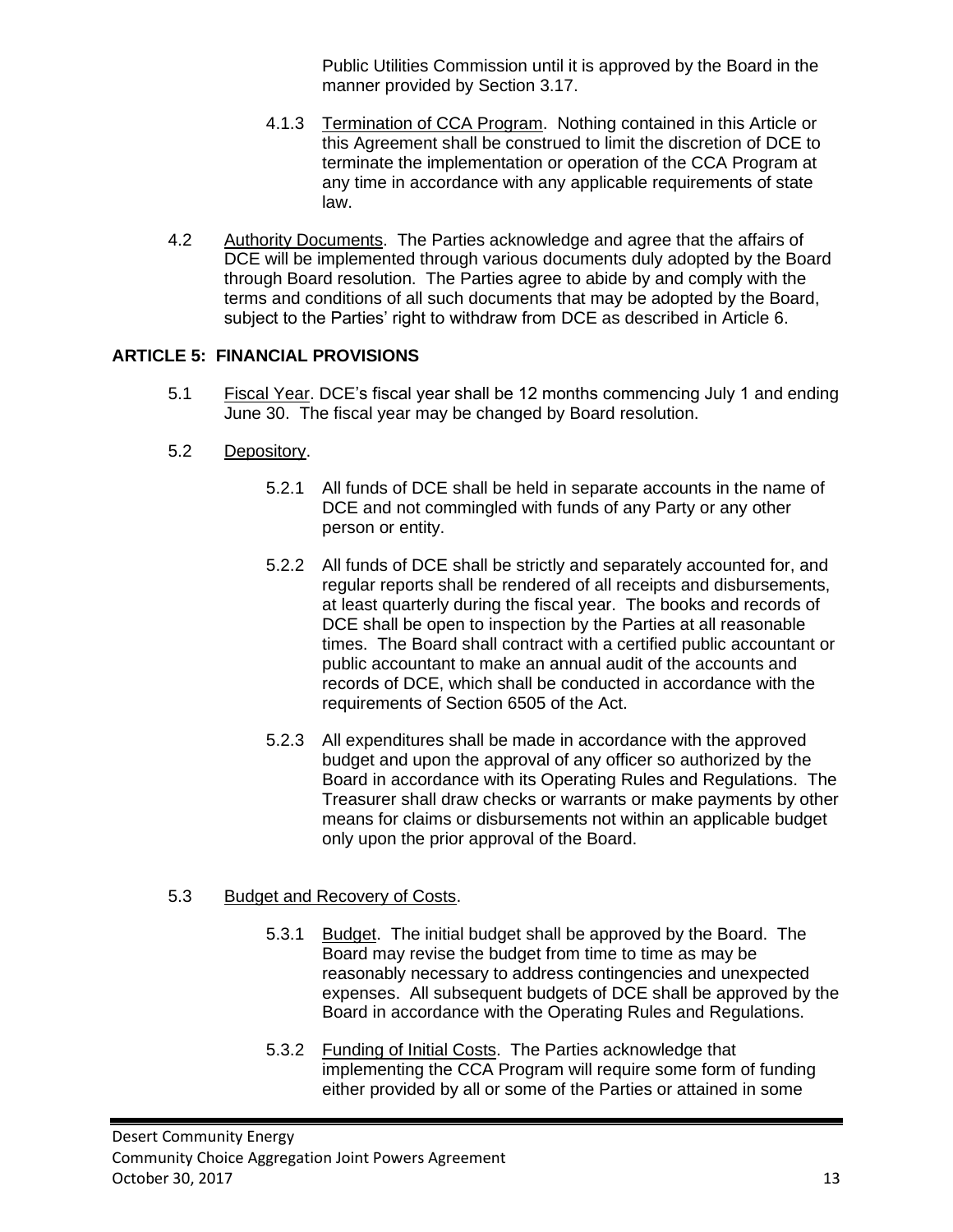other manner. If the CCA Program becomes operational, these Initial Costs paid by such Parties or attained from other sources shall be included in the customer charges for electric services as provided by Section 5.3.3 to the extent permitted by law, and respective Parties or other sources shall be reimbursed from the payment of such charges by customers of DCE. CVAG shall also be entitled to reimbursement for Initial Costs. DCE may establish a reasonable time period over which such costs are recovered and repaid to respective Parties or other sources. In the event that the CCA Program does not become operational, respective Parties shall not be entitled to any reimbursement of the funded Initial Costs from DCE or any Party. If any of the initial member agencies or other sources assists in funding initial costs, they shall also be entitled to reimbursement pursuant to this section. The Board shall approve the manner of funding and repayment of initial CCA program costs which may include reasonable interest charges.

- 5.3.3 CCA Program Costs. The Parties desire that all costs incurred by DCE that are directly or indirectly attributable to the provision of electric, conservation, efficiency, incentives, financing, or other services provided under the CCA Program, including but not limited to the establishment and maintenance of various reserves and performance funds and administrative, accounting, legal, consulting, and other similar costs, shall be recovered through charges to CCA customers receiving such electric services, or from revenues from grants or other third-party sources, to the extent permitted by law.
- 5.3.4 Employee Retirement and Post-retirement Benefits. Should the Board determine to provide a defined benefits retirement benefit to DCE employees (such as PERS) or other post-retirement benefits that would be within an Other Post-Retirement Benefits (OPEB) obligation to DCE employees, prior to providing such benefit(s) to any employee, the Board shall (1) obtain a third party independent actuarial report on the long term costs of the benefit or benefits, (2) adopt a funding plan for the payment of both current and long-term costs that provides for the payment of all such costs on a current, pay-as-you-go, basis and eliminates any known or reasonably anticipated unfunded liability associated with the benefit(s) and (3) notice all Member agencies of the pending consideration of the benefit(s) together with the actuarial report and funding plan, for at least sixty (60) days and obtain the consent, by resolution of not less than 75 percent of the then current Member agency boards or councils.
- 5.3.5 Accrual of Revenues When Program Launch Dates Vary. In the event that the Authority procures energy for and begins servicing load to ratepayers of one or more Members ("Active Members") before doing so for other Members ("Pending Members"), it shall implement an accounting system that records revenues generated by the Active Members. The Members agree that revenues generated by the Active Member(s), reduced by direct expenses, as well as Authority procurement obligations shall accrue solely to the ratepayers in the Active Member(s)' jurisdiction(s). At such time as all Members become active, revenues going forward will be treated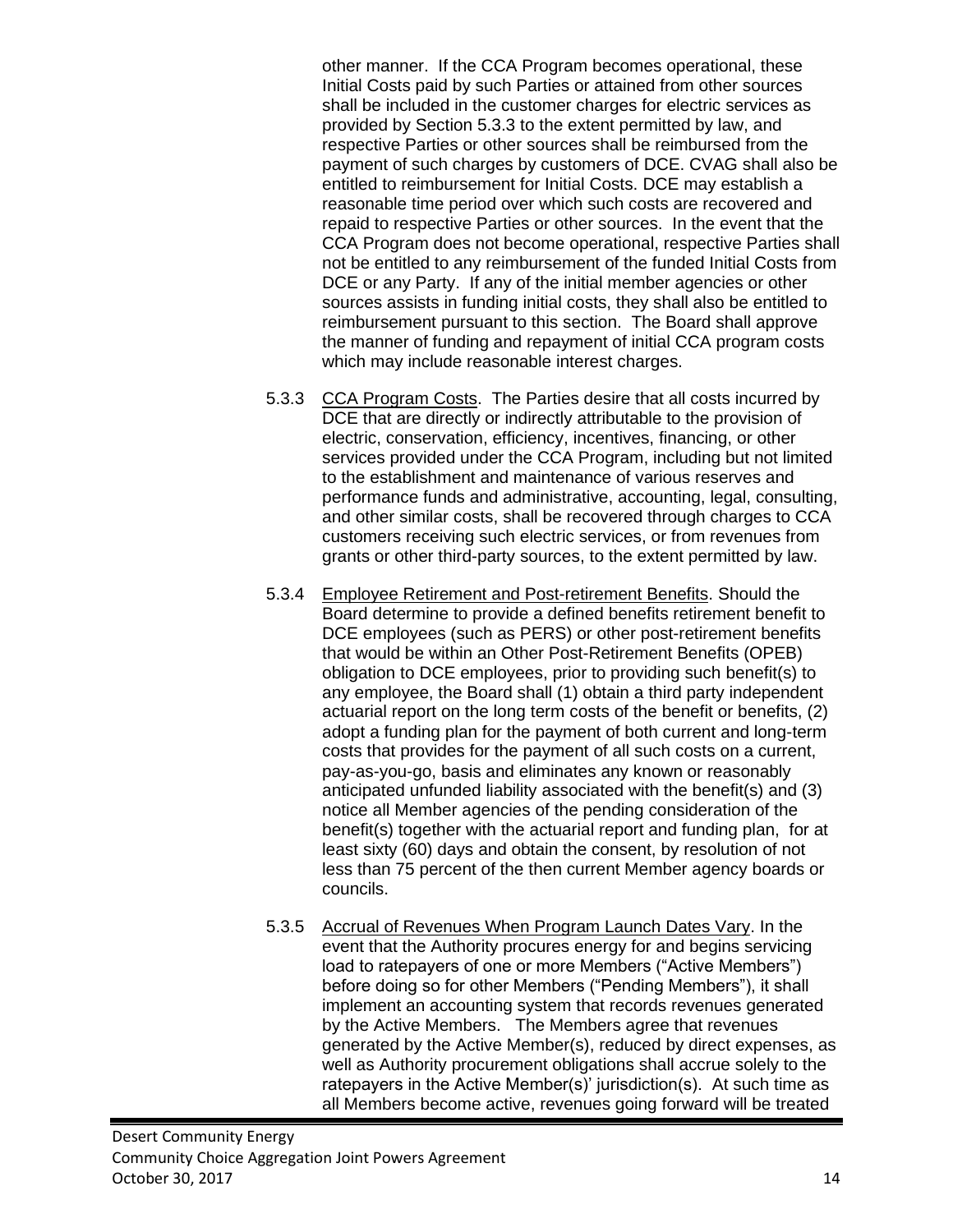as one and tracked accordingly. Notwithstanding the provisions of Section 3.17., amendment or excision of this Section 5.3.5 shall require a unanimous vote of the Authority Board.

## **ARTICLE 6: WITHDRAWAL AND TERMINATION**

- 6.1 Withdrawal.
	- 6.1.1 Right to Withdraw. A Party may withdraw its participation in the CCA Program, effective as of the beginning of DCE's next fiscal year, by giving no less than 6 months advance written notice of its election to do so, which notice shall be given to DCE and each Party. Withdrawal of a Party shall require an affirmative vote of the Party's governing board.
	- 6.1.2 Right to Withdraw After Amendment. Notwithstanding Section 6.1.1, a Party may withdraw its membership in DCE following an amendment to this Agreement adopted by the Board which the Party's Director voted against, provided such notice is given in writing within thirty (30) days following the date of the vote. Withdrawal of a Party shall require an affirmative vote of the Party's governing board and shall not be subject to the six month advance notice provided in Section 6.1.1. In the event of such withdrawal, the Party shall be subject to the provisions of Section 6.3.
	- 6.1.3 The Right to Withdraw Prior to Program Launch. After receiving bids from power suppliers, DCE shall provide to the Parties the report from the electrical utility consultant(s) retained by DCE that compares the total estimated electrical rates that DCE will be charging to customers as well as the estimated greenhouse gas emissions rate and the amount of estimated renewable energy used with that of the incumbent utility (SCE), providing such information as is available to assist with forecasting of conditions over the next three years. A Party may immediately withdraw its membership in DCE without any further financial obligation, as long as the Party provides written notice of its intent to withdraw to DCE Board no more than thirty (30) days after receiving the report. A Party may also withdraw its membership in DCE prior to December 31, 2017 for any reason. Any withdrawing Party shall not be entitled to any return of funds it may have provided to DCE, provided, however, that if, after the program is launched there are unobligated and unused funds, the withdrawing member shall be refunded its pro rata share of the unobligated and unused funds.
	- 6.1.4 Continuing Financial Obligation; Further Assurances. Except as provided by Section 6.1.3, a Party that withdraws its participation in the CCA Program may be subject to certain continuing financial obligations, as described in Section 6.3. Each withdrawing Party and DCE shall execute and deliver all further instruments and documents, and take any further action that may be reasonably necessary, as determined by the Board, to effectuate the orderly withdrawal of such Party from participation in the CCA Program.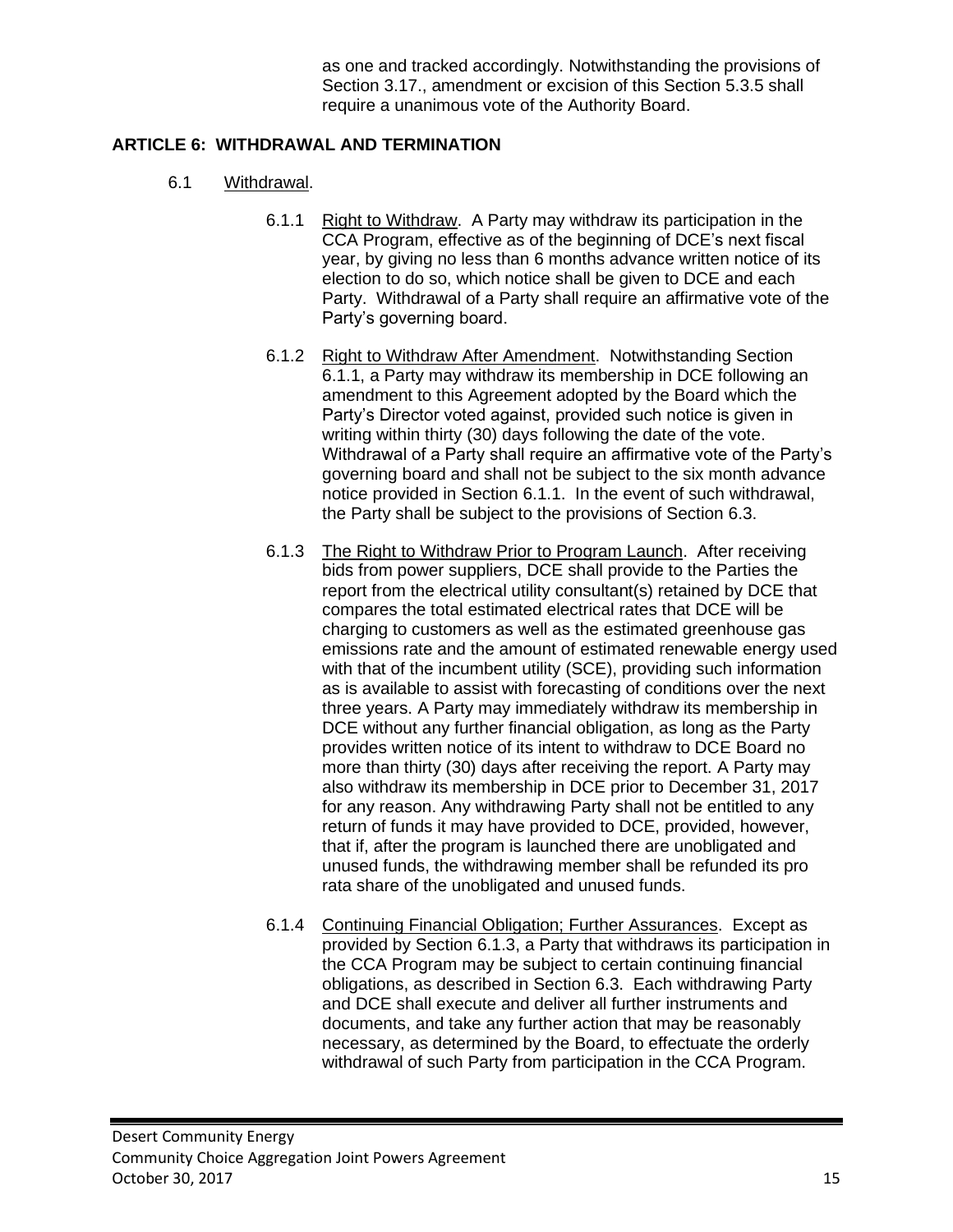- 6.2 Involuntary Termination of a Party. Participation of a Party in the CCA program may be terminated for material non-compliance with provisions of this Agreement or any other agreement relating to the Party's participation in the CCA Program upon a vote of Board members as provided in Section 3.17.5. Prior to any vote to terminate participation with respect to a Party, written notice of the proposed termination and the reason(s) for such termination shall be delivered to the Party whose termination is proposed at least thirty (30) days prior to the regular Board meeting at which such matter shall first be discussed as an agenda item. The written notice of proposed termination shall specify the particular provisions of this Agreement or other agreement that the Party has allegedly violated. The Party subject to possible termination shall have the opportunity at the next regular Board meeting to respond to any reasons and allegations that may be cited as a basis for termination prior to a vote regarding termination. A Party that has had its participation in the CCA Program terminated may be subject to certain continuing liabilities, as described in Section 6.3.
- 6.3 Continuing Financial Obligations; Refund. Except as provided by Section 6.1.3, upon a withdrawal or involuntary termination of a Party, the Party shall remain responsible for any claims, demands, damages, or other financial obligations arising from such Party's membership or participation in the CCA Program through the effective date of its withdrawal or involuntary termination, it being agreed that the Party shall not be responsible for any new financial obligations arising after the date of the Party's withdrawal or involuntary termination. Claims, demands, damages, or other financial obligations for which a withdrawing or terminated Party may remain liable include, but are not limited to, losses from the resale of power contracted for by DCE to serve the Party's load and any unfunded liabilities such as unfunded retirement contributions or costs and any unfunded post-retirement benefits. With respect to such financial obligations, upon notice by a Party that it wishes to withdraw from the CCA Program, DCE shall notify the Party of the minimum waiting period under which the Party would have no costs for withdrawal if the Party agrees to stay in the CCA Program for such period. The waiting period will be set to the minimum duration such that there are no costs transferred to remaining ratepayers. If the Party elects to withdraw before the end of the minimum waiting period, the charge for exiting shall be set at a dollar amount that would offset actual costs to the remaining ratepayers, and may not include punitive charges that exceed actual costs. In addition, such Party shall also be responsible for any costs or obligations associated with the Party's participation in any program in accordance with the provisions of any agreements relating to such program provided such costs or obligations were incurred prior to the withdrawal of the Party. DCE may withhold funds otherwise owing to the Party or may require the Party to deposit sufficient funds with DCE, as reasonably determined by DCE and approved by a vote of the Board, to cover the Party's financial obligations for the costs described above. Any amount of the Party's funds held on deposit with DCE above that which is required to pay any existing or ongoing financial obligations shall be returned to the Party. If there is a disagreement related to the charge(s) for exiting, the Parties shall attempt to settle the amount through mediation or other dispute resolution process as authorized by section 7.1. If the dispute is not resolved, the Parties may agree to proceed to arbitration, or any party may seek judicial review. The liability of any Party under this section 6.3 is subject and subordinate to the provisions of Section 2.2, and nothing in this section 6.3 shall reduce, impair, or eliminate any immunity from liability provided by Section 2.2.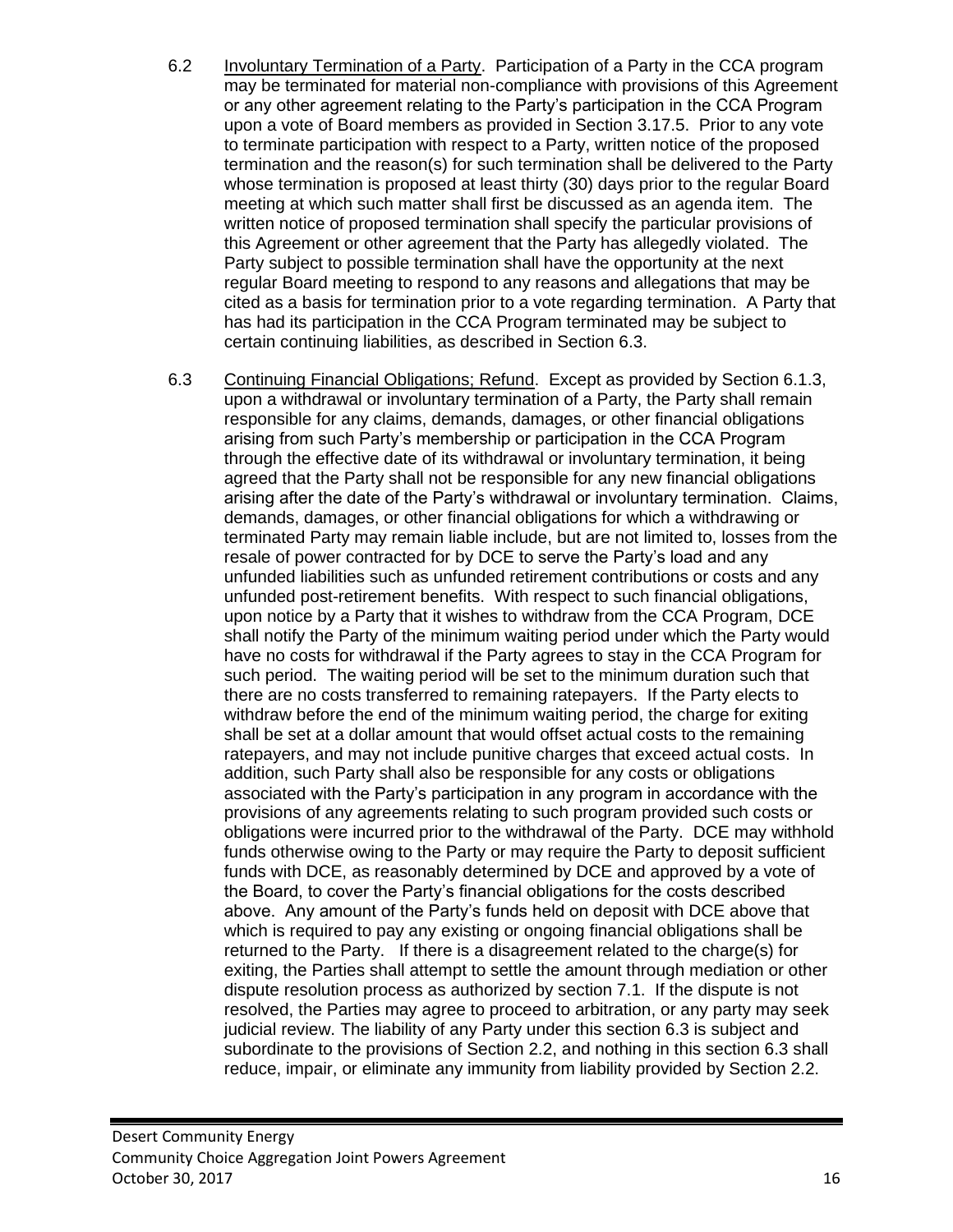- 6.4 Mutual Termination. This Agreement may be terminated by mutual agreement of all the Parties; provided, however, the foregoing shall not be construed as limiting the rights of a Party to withdraw its participation in the CCA Program, as described in Section 6.1.
- 6.5 Disposition of Property upon Termination of Authority. Upon termination of this Agreement, any surplus money or assets in possession of DCE for use under this Agreement, after payment of all liabilities, costs, expenses, and charges incurred under this Agreement and under any program documents, shall be returned to the then-existing Parties in proportion to the contributions made by each.

## **ARTICLE 7: MISCELLANEOUS PROVISIONS**

- 7.1 Dispute Resolution. The Parties and DCE shall make reasonable efforts to informally settle all disputes arising out of or in connection with this Agreement. Should such informal efforts to settle a dispute, after reasonable efforts, fail, the dispute shall be mediated in accordance with policies and procedures established by the Board.
- 7.2 Liability of Directors, Officers, and Employees. The Directors, officers, and employees of DCE shall use ordinary care and reasonable diligence in the exercise of their powers and in the performance of their duties pursuant to this Agreement. No current or former Director, officer, or employee will be responsible for any act or omission by another Director, officer, or employee. DCE shall defend, indemnify and hold harmless the individual current and former Directors, officers, and employees for any acts or omissions in the scope of their employment or duties in the manner provided by Government Code Sections 995 et seq. Nothing in this section shall be construed to limit the defenses available under the law, to the Parties, DCE, or its Directors, officers, or employees
- 7.3 Indemnification of Parties. DCE shall acquire such insurance coverage as is necessary to protect the interests of DCE, the Parties, and the public. Subject to the provisions of Section 7.4 and provided that a Party has acted in good faith and in accordance with this Agreement, DCE shall defend with counsel acceptable to said Party, indemnify and hold such Party free and harmless from any loss, liability or damage incurred or suffered by such Party by reason of litigation arising from or as a result of any of the following: the Party's participation in the JPA; action taken to approve and/or implement the CCA; or any other act performed or to be performed by the Party pursuant to this Agreement; provided, however that such indemnification or agreement to hold harmless pursuant to this section shall be recoverable only out of DCE assets and not from other Parties. To the extent DCE's assets are insufficient to satisfy its obligations under this Section, any member Agency forced to expend its own funds to satisfy what would otherwise be DCE's obligations shall be entitled to reimbursement from DCE.
- 7.4 Limitations on Liability. The Parties acknowledge that Section 895.2 of the California Government Code provides that a Member is jointly and severally liable for the torts of the joint powers agency, but that Sections 895.4 and 895.6 of that Code allow the members of a joint powers agency to contractually agree to indemnity and contribution provisions that allow such liability to be apportioned among the members based on their respective degree of fault giving rise to the liability. The Parties further acknowledge that they have agreed at Section 7.3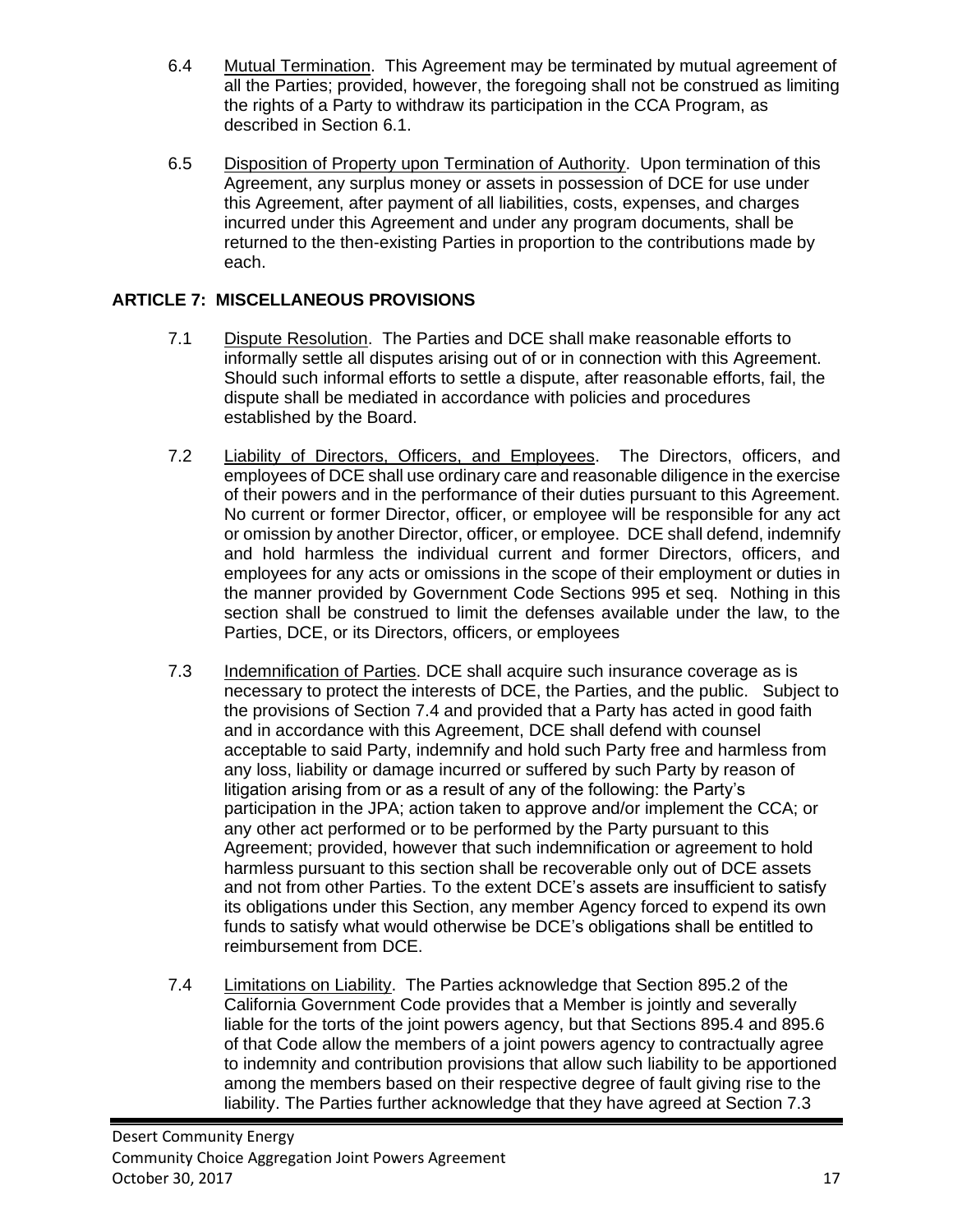above to indemnify and defend those Member agencies against loss, liability or damage suffered by a Member Agency individually as a result of that Agency's good faith acts taken pursuant to this Agreement. Now, therefore, in contemplation of such authority, the Parties agree that, as among themselves, each shall assume that portion of the liability imposed upon DCE or any of its Members, officers, agents or employees by law for injury caused by any negligent or wrongful act or omission occurring during the performance of this Agreement that is not covered by insurance, that is determined by the DCE to be that Member's proportionate share accruing during the Member's period of participation in DCE. Said determination shall be by three-fourths vote of the Member Agencies, meaning an affirmative vote of three-fourths of the total number of Member Agencies. The Members acknowledge that, given the possible variables, determination of a proper apportionment may be difficult. Therefore, subject only to arbitration rights set out at Section 6.3, the Members agree that the Board's good faith determination of a fair apportionment shall be final, binding and enforceable as a term of this Agreement. Each Member shall to the extent provided herein indemnify and hold harmless the other Members for any loss, costs or expenses that may be imposed on such other Members solely by virtue of Section 895.2.

- 7.5 Amendment of this Agreement. This Agreement may not be amended except by a written amendment approved by a vote of Board members as provided in Section 3.17.5. DCE shall provide written notice to all Parties of amendments to this Agreement, including the effective date of such amendments, at least 30 days prior to the date upon which the Board votes on such amendments. Exhibits A through E of this Agreement may be revised from time to time by Board vote and copies of such revised exhibits shall be distributed to all Parties.
- 7.6 Assignment. Except as otherwise expressly provided in this Agreement, the rights and duties of the Parties may not be assigned or delegated without the advance written consent of all of the other Parties, and any attempt to assign or delegate such rights or duties in contravention of this Section 7.65 shall be null and void. This Agreement shall inure to the benefit of, and be binding upon, the successors and assigns of the Parties. This Section 7.65 does not prohibit a Party from entering into an independent agreement with another agency, person, or entity regarding the financing of that Party's contributions to DCE, or the disposition of proceeds which that Party receives under this Agreement, so long as such independent agreement does not affect, or purport to affect, the rights and duties of DCE or the Parties under this Agreement.
- 7.7 Severability. If one or more clauses, sentences, paragraphs or provisions of this Agreement shall be held to be unlawful, invalid or unenforceable, it is hereby agreed by the Parties, that the remainder of the Agreement shall not be affected thereby. Such clauses, sentences, paragraphs or provision shall be deemed reformed so as to be lawful, valid and enforced to the maximum extent possible.
- 7.8 Further Assurances. Each Party agrees to execute and deliver all further instruments and documents, and take any further action that may be reasonably necessary, to effectuate the purposes and intent of this Agreement.
- 7.9 Execution by Counterparts. This Agreement may be executed in any number of counterparts, and upon execution by all Parties, each executed counterpart shall have the same force and effect as an original instrument and as if all Parties had signed the same instrument. Any signature page of this Agreement may be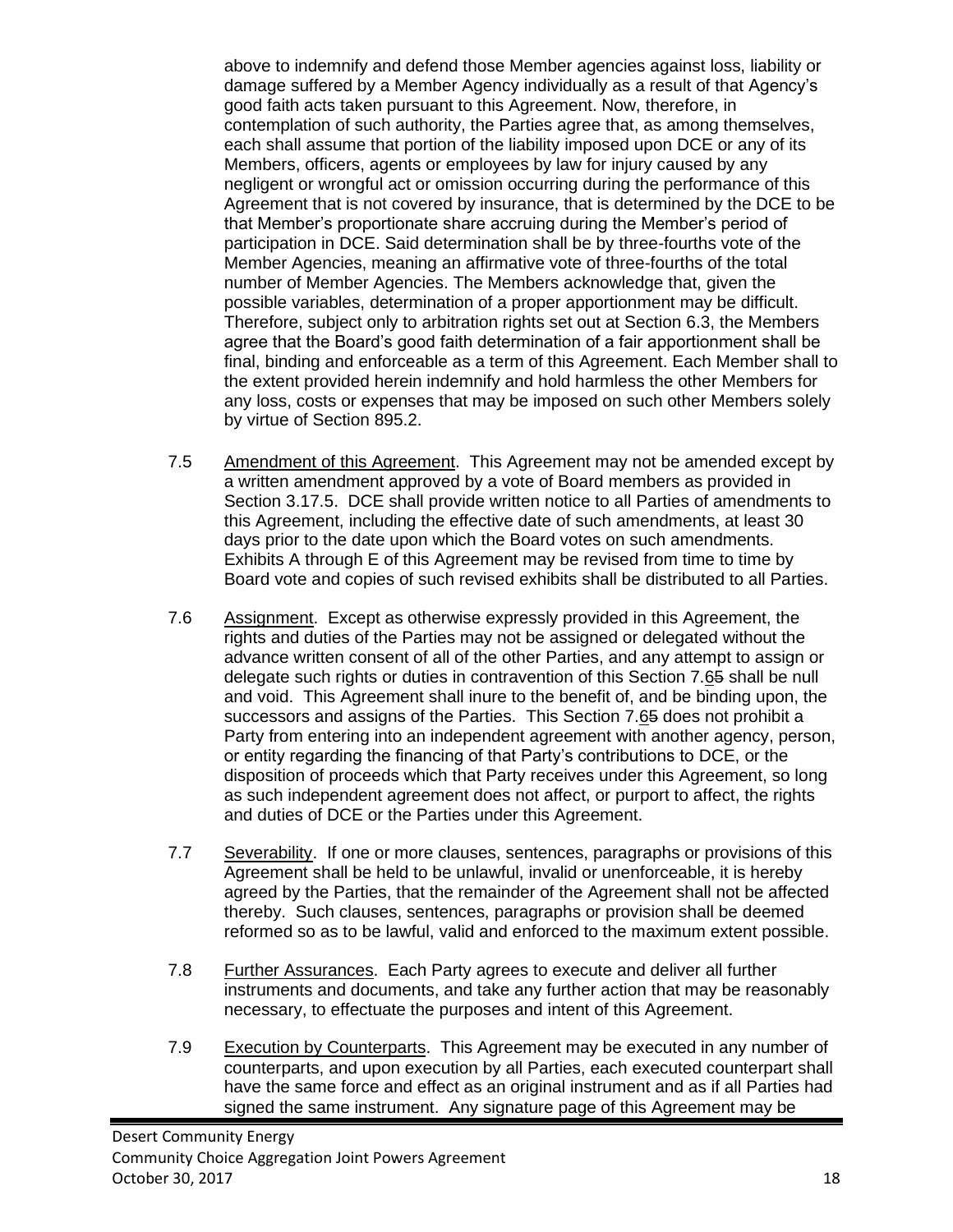detached from any counterpart of this Agreement without impairing the legal effect of any signatures thereon, and may be attached to another counterpart of this Agreement identical in form hereto but having attached to it one or more signature pages.

- 7.10 Parties to be Served Notice. Any notice authorized or required to be given pursuant to this Agreement shall be validly given if served in writing either personally, by deposit in the United States mail, first class postage prepaid with return receipt requested, or by a recognized courier service. Notices given (a) personally or by courier service shall be conclusively deemed received at the time of delivery and receipt and (b) by mail shall be conclusively deemed given 48 hours after the deposit thereof (excluding Saturdays, Sundays and holidays) if the sender receives the return receipt. All notices shall be addressed to the office of the clerk or secretary of DCE or Party, as the case may be, or such other person designated in writing by DCE or Party. Notices given to one Party shall be copied to all other Parties. Notices given to DCE shall be copied to all Parties.
- 7.11 No Third Party Beneficiaries. This Agreement shall reflect the Parties' rights and obligations as by and among themselves. Nothing herein shall create any right in any third party to enforce any right or obligation set out in this Agreement as against any Party hereto.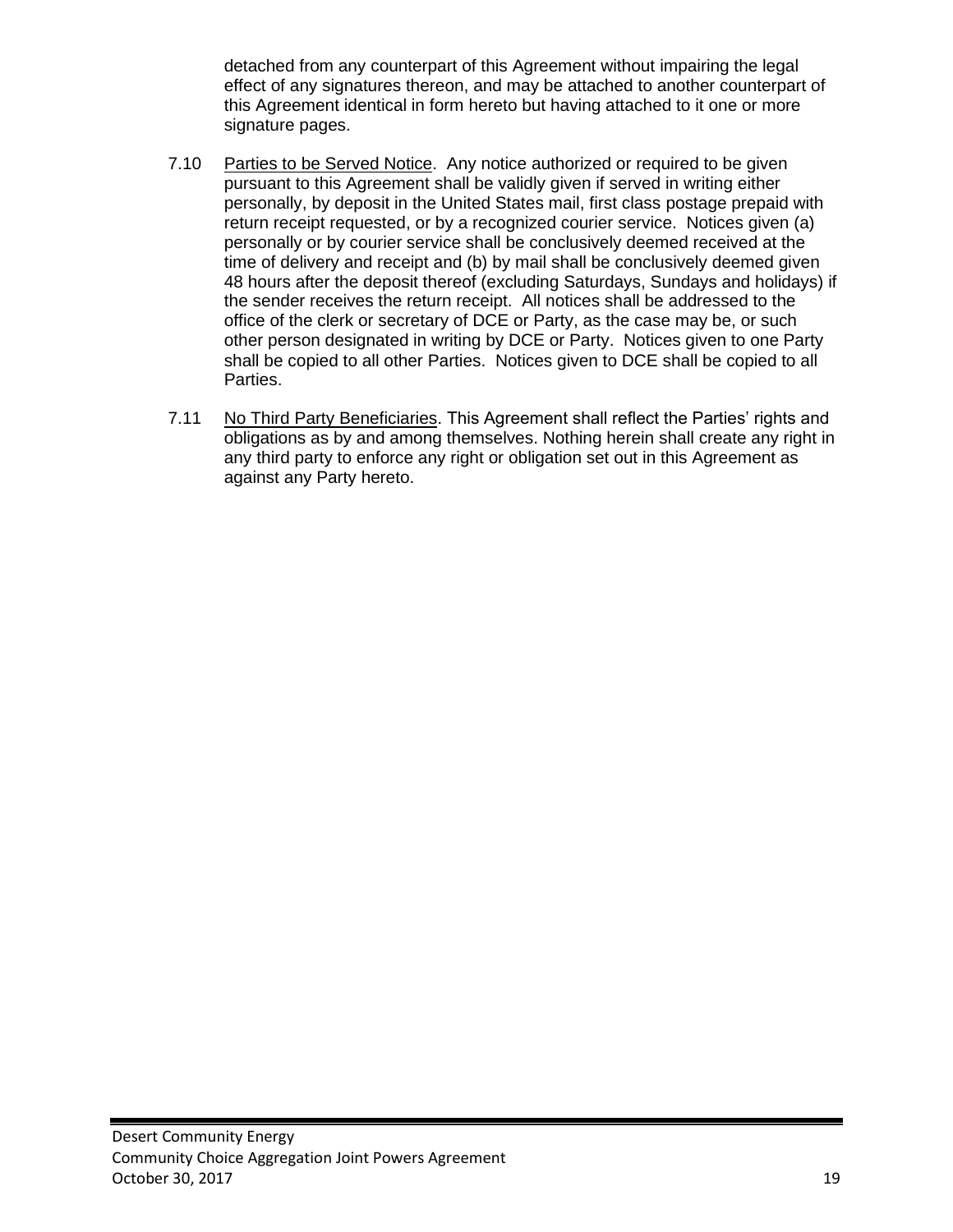### **Exhibit A Definitions**

- 1. "Act" means the Joint Exercise of Powers Act of the State of California (Government Code Section 6500 *et seq*.)
- 2. "Administrative Services Agreement" means an agreement or agreements entered into after the Effective Date by DCE with one or more entity that will perform tasks necessary for planning, implementing, operating and/or administering the CCA Program, or any portion of the CCA Program or any other energy programs adopted by DCE.
- 3. "Agreement" means this Joint Powers Agreement.
- 4. "Annual Energy Use" has the meaning given in Section 3.17.1(b).
- 5. "Authority" means the DCE.
- 6. "Authority Document(s)" means document(s) duly adopted by the Board by resolution or motion implementing the powers, functions, and activities of DCE, including but not limited to the Operating Rules and Regulations, the annual budget, and plans and policies.
- 7. "Board" means the Board of Directors of DCE.
- 8. "CCA" or "Community Choice Aggregation" means an electric service option available to cities and counties pursuant to Public Utilities Code Section 366.2.
- 9. "CCA Program" means DCE's program relating to CCA that is principally described in Article 2 of this Agreement.
- 10. "CVAG" shall mean the Coachella Valley Association of Governments.
- 11. "Director" means a member of the Board of Directors appointed by and representing a Party.
- 12. "Effective Date" means October 30, 2017 or when initial members of DCE execute this Agreement, whichever occurs later, as further described in Section 2.1.
- 13. "Implementation Plan" means the plan generally described in Section 4.1.2 of this Agreement that is required under Public Utilities Code Section 366.2 to be filed with the California Public Utilities Commission for the purpose of describing a proposed CCA Program.
- 14. "Initial Costs" means all costs incurred by the DCE and or any Parties relating to the establishment and initial operation of DCE, such as the hiring of an Executive Officer and any administrative staff, and any required accounting, administrative, technical, or legal services in support of DCE's initial activities or in support of the negotiation, preparation, and approval of one or more Administrative Services Agreements.
- 15. "Operating Rules and Regulations" means one or more sets of rules, regulations, policies, bylaws and procedures governing the operation of DCE.
- 16. "Parties" or "Members" means, collectively, the signatories to this Agreement.
- 17. "Party", "Member" or "Member Agency" means a signatory to this Agreement.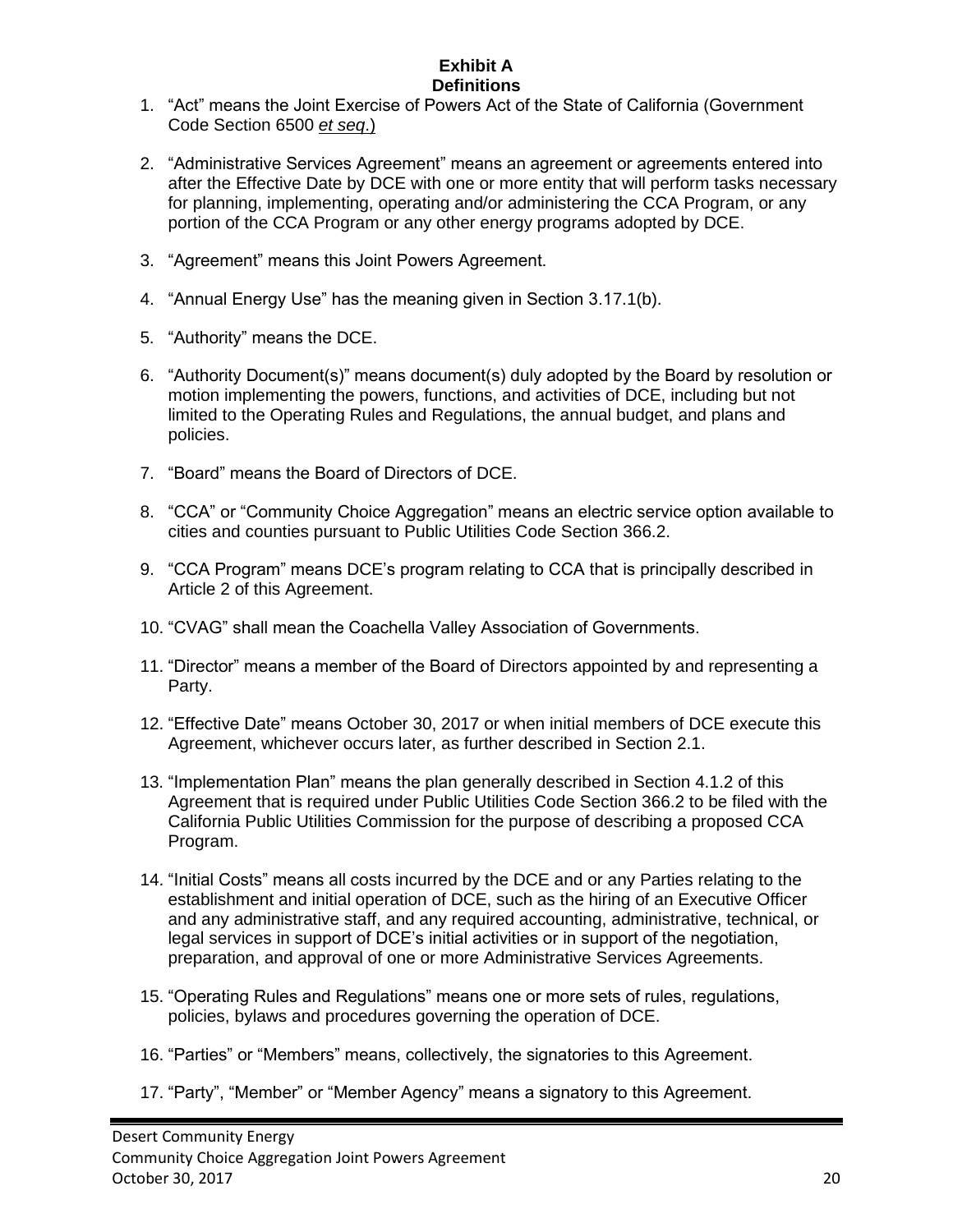18. "Total Annual Energy Use" has the meaning given in Section 3.17.1(b).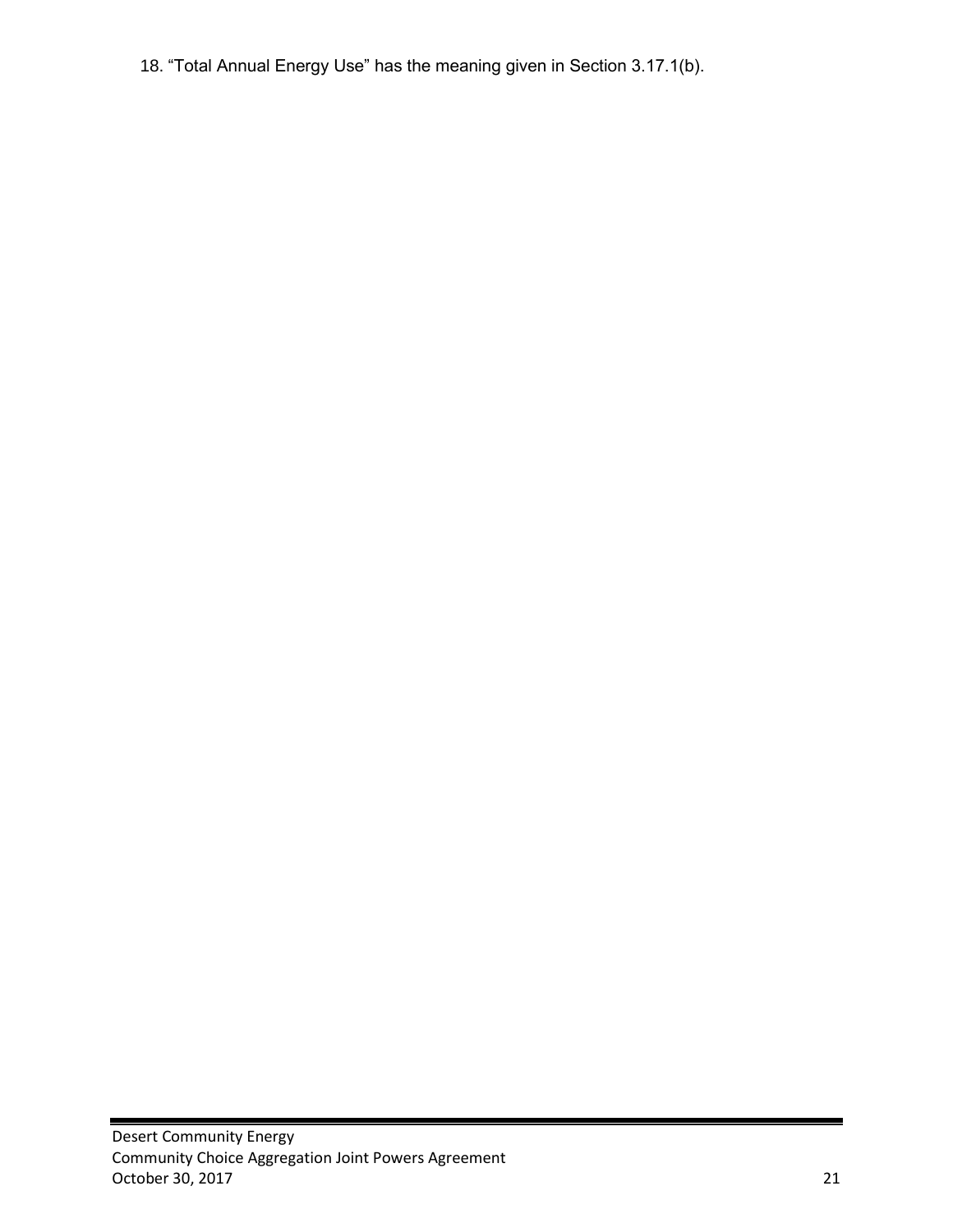## **Exhibit B List of Parties**

Parties:

City of Palm Desert City of Palm Springs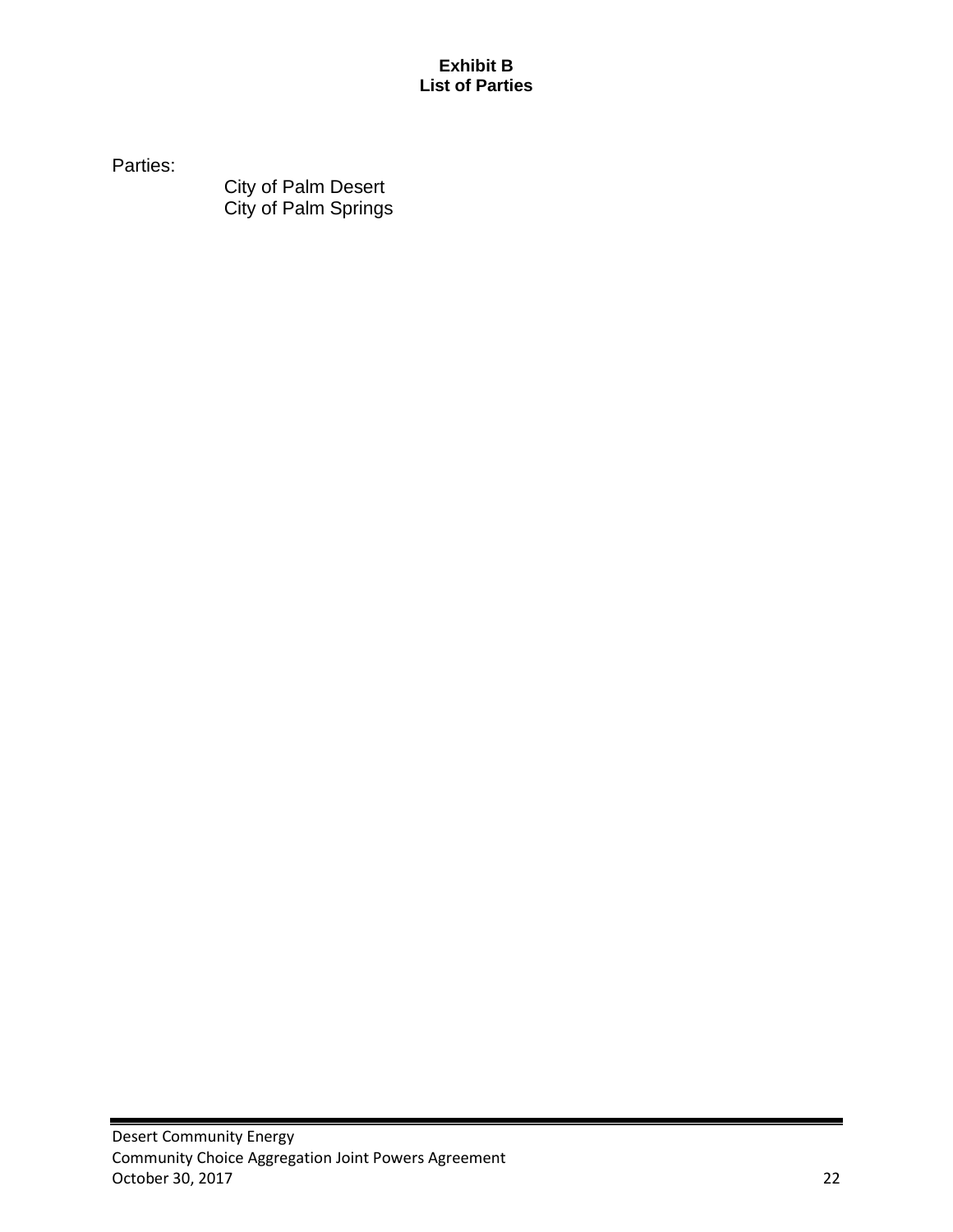# **Exhibit C**

# **Annual Energy Use<sup>6</sup>**

| <b>City</b>        | <b>Electric</b><br><b>Customers</b> | <b>Average Load</b><br>(GWh) | <b>Revenues</b><br>(Million \$/yr) |  |
|--------------------|-------------------------------------|------------------------------|------------------------------------|--|
|                    |                                     |                              |                                    |  |
| <b>Palm Desert</b> | 39,459                              | 699                          | 58                                 |  |
| Palm Springs       | 37,826                              | 640                          | 56                                 |  |
|                    |                                     |                              |                                    |  |
|                    |                                     |                              |                                    |  |
| Total              | 101,422                             | 1,668                        | $\boldsymbol{\mathsf{S}}$<br>144   |  |

<sup>6</sup> Exhibit currently suspended by Section 3.17.6.